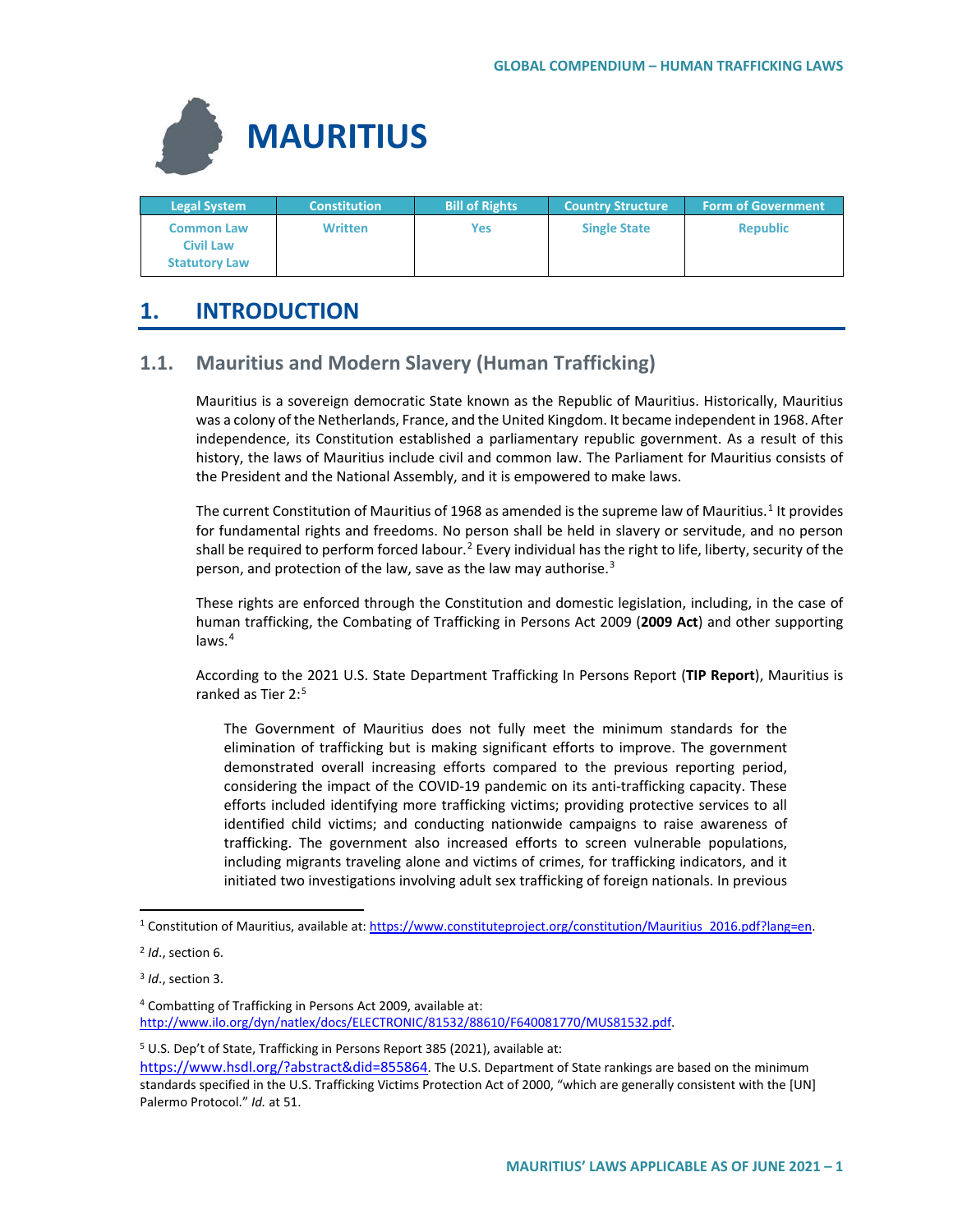years, the government regularly deported potential victims without screening for trafficking indicators. However, the government did not meet the minimum standards in several key areas. The government continued to lack standard operating procedures to identify and refer adult victims to comprehensive protection services and did not designate a leading agency to address adult sex trafficking, hindering overall coordination and provision of adequate protection services to adult victims. The absence of a victim care policy for adult trafficking victims led to ad hoc assistance, a lack of victim-centered approaches, and potential re-traumatization of victims, such as the government denying foreign victims' requests for repatriation and requiring them to remain in the country until it completed ongoing investigations. The Inter-Ministerial Committee on Trafficking in Persons remained inactive for the second consecutive year, and the government did not adopt a national action plan for the seventh consecutive year, hampering government-wide efforts to combat trafficking.<sup>[6](#page-1-0)</sup>

The TIP Report further commented on Mauritius' role as a destination, transit, or source country:

- "Human traffickers exploit domestic and foreign victims in Mauritius."[7](#page-1-1)
- "Peers, significant others, family members, or businessmen offering other forms of employment exploit girls from across the country in child sex trafficking."[8](#page-1-2)
- "An international organization reported that Russian traffickers or other criminal networks in Mauritius recruit Ukrainian women to move to Mauritius, under the guise of a marriage agency, then subsequently exploit them in sex trafficking."[9](#page-1-3)
- "Traffickers exploit Malagasy women who cross through Mauritius in forced labour, primarily for domestic servitude and sex trafficking in the Middle East."[10](#page-1-4)
- "Mauritius' manufacturing and construction sectors employ approximately 45,000 foreign migrant workers from Bangladesh, India, Sri Lanka, Nepal, China, and Madagascar, some of whom traffickers subject to forced labour."<sup>[11](#page-1-5)</sup>
- "The North Korean government may have forced its nationals to work in forced labour in Mauritius."<sup>[12](#page-1-6)</sup>
- "Employers operating small and medium-sized businesses employ migrant workers, primarily from Bangladesh, who have been recruited through private recruitment intermediaries, usually former migrant workers now operating as recruiting agents in their country of origin; labour trafficking cases are more common in these enterprises than in larger businesses, which recruit directly without the use of intermediaries. Despite Mauritian law prohibiting the practice, employers

- <span id="page-1-4"></span> $10$  *Id.*
- <span id="page-1-5"></span> $11$  *Id.*
- <span id="page-1-6"></span> $12$  *Id.*

<span id="page-1-0"></span> <sup>6</sup> U.S. Dep't of State, Trafficking in Persons Report 385-386 (2021), available at: [https://www.hsdl.org/?abstract&did=855864.](https://www.hsdl.org/?abstract&did=855864) 

<span id="page-1-1"></span><sup>7</sup> *Id.* at 387.

<span id="page-1-2"></span><sup>8</sup> *Id.* at 387-388.

<span id="page-1-3"></span><sup>9</sup> *Id.* at 388.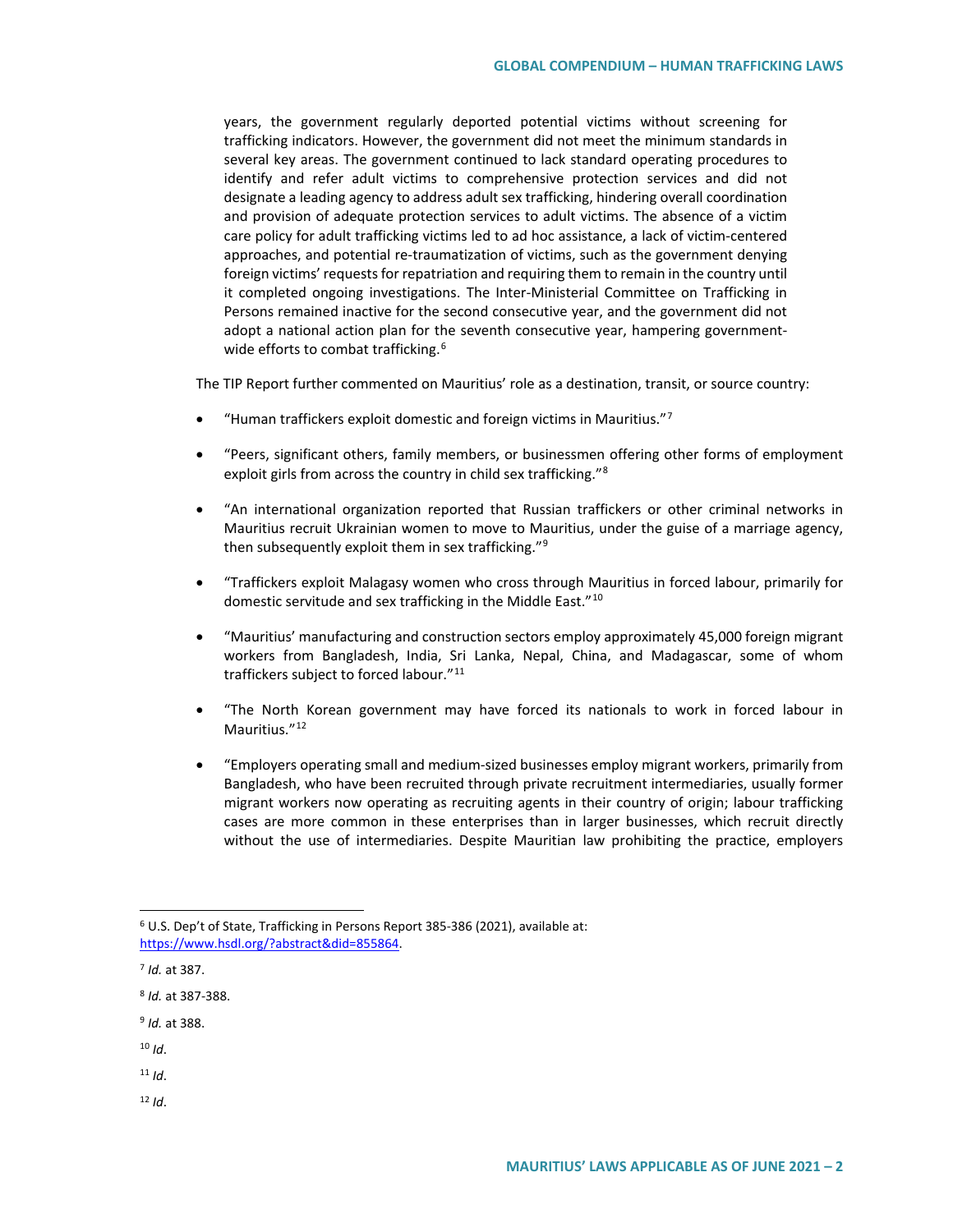routinely retain migrant workers' passports to prevent them from changing jobs, enhancing their vulnerability to forced labour."[13](#page-2-0)

Several government agencies or organizations monitor and report human trafficking in Mauritius:

- The National Human Rights Commission established by the Protection of Human Rights Act 1998 is obliged to, amongst other things, promote and protect human rights, provide reports on the national situation with regard to human rights, contribute to reports satisfying Mauritius' international treaty obligations, and, through its Human Rights Division, enquire into any written complaints from any person alleging a violation of human rights.[14](#page-2-1)
- The Human Rights Division operating under the Ministry of Foreign Affairs, Regional Integration and International Trade is responsible for preparing reports on human rights to meet State obligations, after consulting with all relevant stakeholders.
- The Inter-Ministerial Committee on Trafficking in Persons, chaired by the Attorney General's office, was established to coordinate interagency policies to combat trafficking, but it has not been active since 2019.<sup>[15](#page-2-2)</sup>
- The National Steering Committee on Trafficking in Persons, a working-level technical committee under the Inter-Ministerial Committee, was designated to drive daily operations on anti-trafficking efforts.[16](#page-2-3)
- The Ombudsman established by the Constitution is empowered to investigate claims of unjust actions taken by government departments, the Police Force, and certain other authorities in the exercise of their administrative functions, including violations of human rights conferred by the Constitution.
- The Ombudsman for Children has various duties, including investigating any suspected or reported case of child labour and any complaint relating to violations of children's rights.
- The Child Development Unit of the Ministry of Gender Equality, Child Development, and Family Welfare investigates child sexual abuse and child trafficking cases. It assists with statements, medical examinations, interviews, doctors reports, and sharing information with police. It is also responsible for other child trafficking assistance, including referral procedures for child trafficking victims.[17](#page-2-4)
- The Child Services Coordinating Panel, which the Children's Act 2020 will establish when it comes into force,<sup>[18](#page-2-5)</sup> will be responsible for the coordination of the implementation of the Children's Act

<span id="page-2-1"></span><sup>14</sup> Protection of Human Rights Act 1998, available at: [http://www.ilo.org/dyn/natlex/docs/ELECTRONIC/69100/67757/F21666391/MUS69100.pdf.](http://www.ilo.org/dyn/natlex/docs/ELECTRONIC/69100/67757/F21666391/MUS69100.pdf)

<span id="page-2-3"></span><sup>16</sup> *Id*. at 387.

<span id="page-2-0"></span> <sup>13</sup> *Id*.

<span id="page-2-2"></span><sup>15</sup> U.S. Dep't of State, Trafficking in Persons Report 386 (2021), available at[: https://www.hsdl.org/?abstract&did=855864.](https://www.hsdl.org/?abstract&did=855864)

<span id="page-2-4"></span> $17$  *Id.* 

<span id="page-2-5"></span><sup>18</sup> Children's Act 2020, Part II, Sub-Part B, available at: [https://mauritiusassembly.govmu.org/Documents/Acts/2020/act132020.pdf.](https://mauritiusassembly.govmu.org/Documents/Acts/2020/act132020.pdf)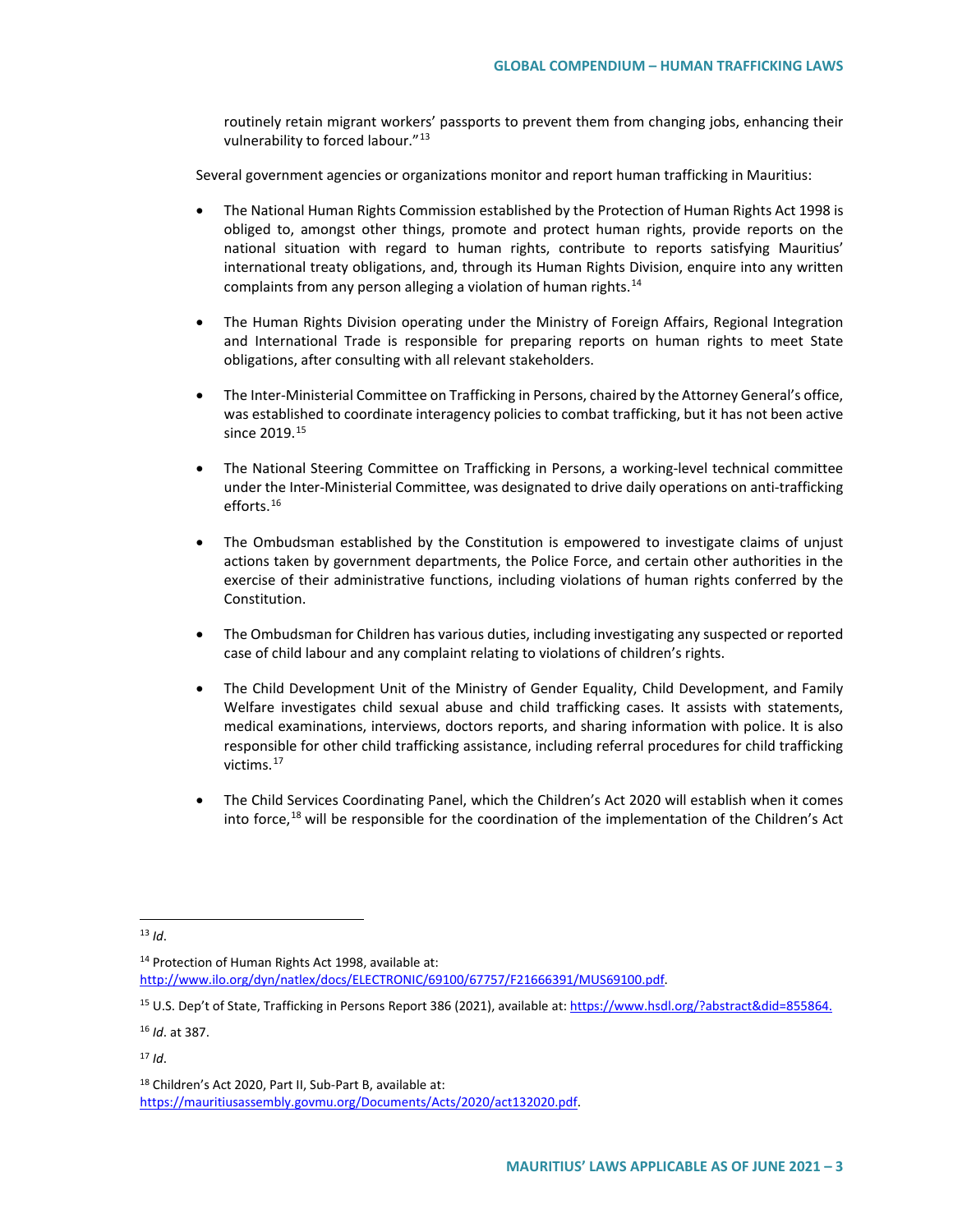2020,<sup>[19](#page-3-0)</sup> the United Nations Convention on the Rights of the Child (1989),<sup>[20](#page-3-1)</sup> and the African Charter on the Rights and Welfare of the Child.<sup>[21](#page-3-2)</sup> The Ombudsman for Children also has a role in these activities.

- The Ministry of Labour, Human Resource Development and Training and its supervising officers are responsible for the administration and enforcement of the Workers' Rights Act 2019, including working conditions.<sup>[22](#page-3-3)</sup>
- The Mauritius Police Force, through its various units, has primary responsibility for investigating trafficking in persons cases. In 2020, it had an ad hoc internal coordination committee to combat trafficking, as well as a "human rights desk," which employed two police officers trained on trafficking crimes to serve as a resource for other police units. $23$

## **1.2. Mauritius' Policy and Legal Position**

The Constitution of Mauritius is the supreme law of Mauritius, and any inconsistent law is void to the extent of the inconsistency.<sup>[24](#page-3-5)</sup> Chapter II provides for fundamental rights and freedoms, and any person may seek redress from the Supreme Court for any contravention of those rights.<sup>[25](#page-3-6)</sup> Domestic laws and, in the case of trafficking in persons, the 2009 Act supplement these constitutional rights.

Mauritius has ratified or acceded to UN and other conventions protecting fundamental human rights.

# **2. OVERVIEW OF MAURITIUS' LEGAL APPROACH TO COMBATING MODERN SLAVERY AND HUMAN TRAFFICKING**

## **2.1. Mauritius' Regional and International Law Obligations**

#### *2.1.1. Fundamental human rights*

Mauritius is a party to many UN conventions protecting fundamental human rights. It has ratified or acceded to the International Covenant on Civil and Political Rights<sup>[26](#page-3-7)</sup> and its Optional Protocol (1973),<sup>27</sup>

<span id="page-3-3"></span><sup>22</sup> Workers' Rights Act 2019, available at:

[https://labour.govmu.org/Documents/Legislations/THE%20WORKERS%20RIGHTS%20Act%202019/Consolidated%20Versio](https://labour.govmu.org/Documents/Legislations/THE%20WORKERS%20RIGHTS%20Act%202019/Consolidated%20Version%20of%20the%20Workers) [n%20of%20the%20Workers'%20Rights%20Act%202019%20as%20at%207%20September%202020.pdf.](https://labour.govmu.org/Documents/Legislations/THE%20WORKERS%20RIGHTS%20Act%202019/Consolidated%20Version%20of%20the%20Workers)

<span id="page-3-4"></span><sup>23</sup> U.S. Dep't of State, Trafficking in Persons Report 387 (2021), available at[: https://www.hsdl.org/?abstract&did=855864.](https://www.hsdl.org/?abstract&did=855864)

<span id="page-3-5"></span><sup>24</sup> Constitution of Mauritius, section 2, available at: [https://www.constituteproject.org/constitution/Mauritius\\_2016.pdf?lang=en.](https://www.constituteproject.org/constitution/Mauritius_2016.pdf?lang=en)

<span id="page-3-6"></span><sup>25</sup> *Id*., Chapter II.

<span id="page-3-0"></span> <sup>19</sup> *Id*.

<span id="page-3-1"></span> $20$  United Nations Convention on the Rights of the Child: Signatories, United Nations Treaty Collection, available at: [https://treaties.un.org/Pages/ViewDetails.aspx?src=IND&mtdsg\\_no=IV-11&chapter=4.](https://treaties.un.org/Pages/ViewDetails.aspx?src=IND&mtdsg_no=IV-11&chapter=4)

<span id="page-3-2"></span><sup>&</sup>lt;sup>21</sup> African Charter on Human and Peoples' Rights, available at[: https://au.int/sites/default/files/treaties/36390-treaty-](https://au.int/sites/default/files/treaties/36390-treaty-0011_-_african_charter_on_human_and_peoples_rights_e.pdf)0011 - african charter on human and peoples rights e.pdf.

<span id="page-3-7"></span><sup>&</sup>lt;sup>26</sup> International Covenant on Civil and Political Rights: Signatories, United Nations Treaty Collection, available at: [https://treaties.un.org/pages/ViewDetails.aspx?src=treaty&mtdsg\\_no=iv-4&chapter=4&clang=\\_en.](https://treaties.un.org/pages/ViewDetails.aspx?src=treaty&mtdsg_no=iv-4&chapter=4&clang=_en)

<span id="page-3-8"></span><sup>&</sup>lt;sup>27</sup> Optional Protocol to the International Covenant on Civil and Political Rights: Signatories, United Nations Treaty Collection, available at: https://treaties.un.org/Pages/ViewDetails.aspx?src=TREATY&mtdsg\_no=IV-5&chapter=4.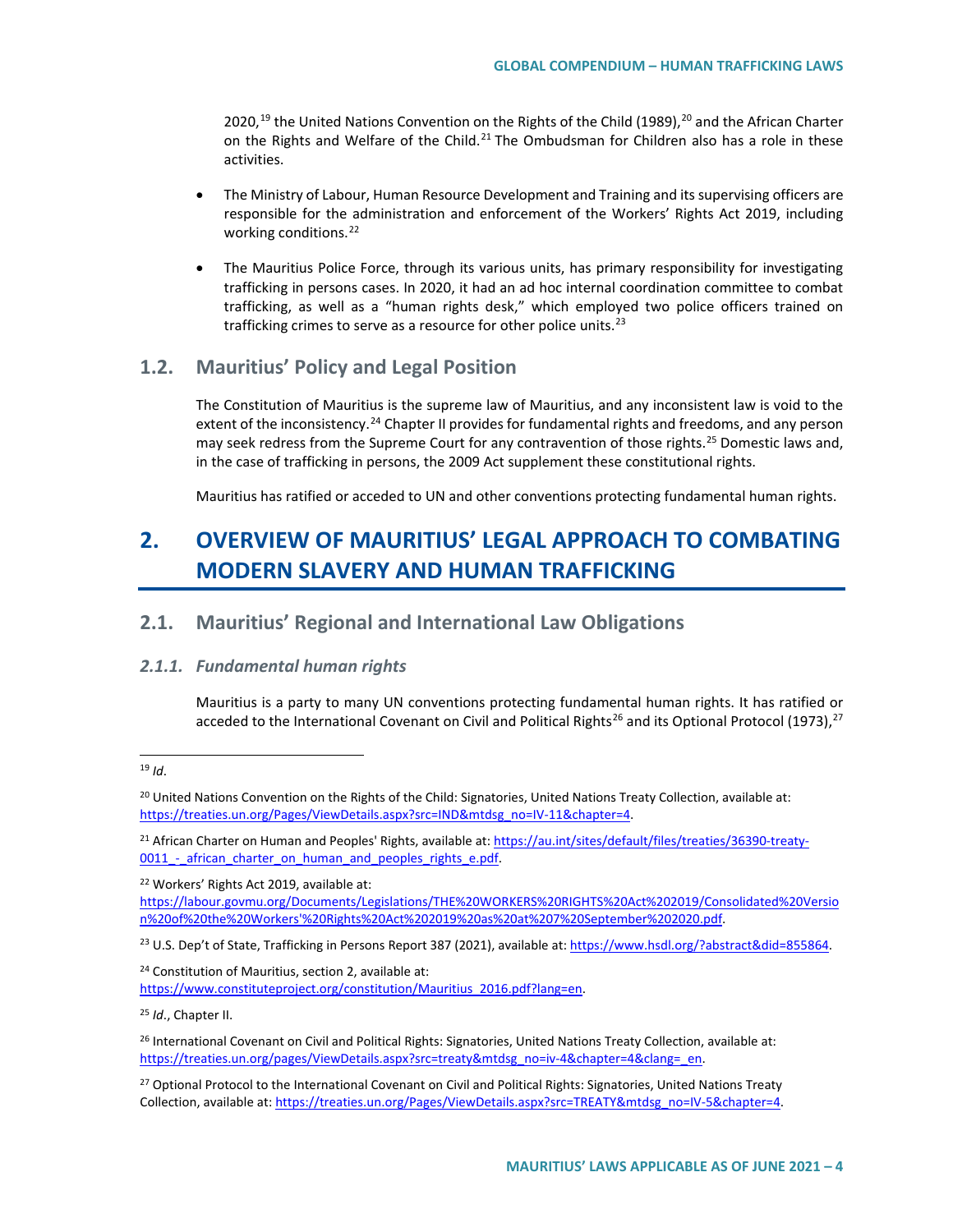the International Covenant on Economic, Social and Cultural Rights (1973),<sup>[28](#page-4-0)</sup> the Convention on the Elimination of All Forms of Discrimination against Women (1984)<sup>[29](#page-4-1)</sup> and its Optional Protocol (2008)<sup>[30](#page-4-2)</sup> and related inquiry procedure (2008),  $31$  and the Convention on the Rights of the Child (1990) $32$  and its Optional Protocols Prohibiting the Use of Children in Armed Conflicts (2002)<sup>[33](#page-4-5)</sup> and the Sale of Children, Child Prostitution and Child Pornography (2011).<sup>[34](#page-4-6)</sup>

Mauritius is a Member State of the African Union.<sup>[35](#page-4-7)</sup> It is also involved in human rights initiatives through a number of voluntary pledges and commitments, including its participation in the African Charter on Human and Peoples' Rights,<sup>[36](#page-4-8)</sup> the Protocol on the Rights of Women in Africa,<sup>[37](#page-4-9)</sup> the African Charter on the Rights and Welfare of the Child,<sup>[38](#page-4-10)</sup> and the African Youth Charter.<sup>[39](#page-4-11)</sup>

Mauritius has ratified 38 International Labour Organization (**ILO**) Conventions, including the Minimum Age Convention (No. 138),  $40$  the Worst Forms of Child Labour Convention (No. 182),  $41$  and various Workmen's Compensation Conventions.

<span id="page-4-5"></span><sup>33</sup> Optional Protocol to the Convention on the Rights of the Child on the Involvement of Children in Armed Conflict: Signatories, United Nations Treaty Collection, available at:

[https://treaties.un.org/Pages/ViewDetails.aspx?src=TREATY&mtdsg\\_no=IV-11-b&chapter=4&clang=\\_en.](https://treaties.un.org/Pages/ViewDetails.aspx?src=TREATY&mtdsg_no=IV-11-b&chapter=4&clang=_en)

<span id="page-4-6"></span><sup>34</sup> Optional Protocol to the Convention on the Rights of the Child on the Sale of Children, Child Prostitution and Child Pornography: Signatories, United Nations Treaty Collection, available at: [https://treaties.un.org/Pages/ViewDetails.aspx?src=TREATY&mtdsg\\_no=IV-11-c&chapter=4&clang=\\_en.](https://treaties.un.org/Pages/ViewDetails.aspx?src=TREATY&mtdsg_no=IV-11-c&chapter=4&clang=_en)

<span id="page-4-7"></span><sup>35</sup> *Member States*, African Union, available at[: https://au.int/en/member\\_states/countryprofiles2.](https://au.int/en/member_states/countryprofiles2) 

<span id="page-4-8"></span><sup>36</sup> African Charter on Human and Peoples' Rights, available at[: https://au.int/sites/default/files/treaties/36390-treaty-](https://au.int/sites/default/files/treaties/36390-treaty-0011_-_african_charter_on_human_and_peoples_rights_e.pdf)0011 - african charter on human and peoples rights e.pdf.

<span id="page-4-9"></span> $37$  Protocol to the African Charter on Human and Peoples' Rights on the Rights of Women in Africa, available at: [https://www.ohchr.org/Documents/Issues/Women/WG/ProtocolontheRightsofWomen.pdf.](https://www.ohchr.org/Documents/Issues/Women/WG/ProtocolontheRightsofWomen.pdf) 

<span id="page-4-10"></span><sup>38</sup> African Charter on the Rights and Welfare of the Child, available at: [https://au.int/sites/default/files/treaties/36804](https://au.int/sites/default/files/treaties/36804-treaty-african_charter_on_rights_welfare_of_the_child.pdf) treaty-african charter on rights welfare of the child.pdf.

<span id="page-4-11"></span>39 African Youth Charter, available at: https://au.int/sites/default/files/treaties/7789-treaty-0033 african youth charter e.pdf.

<span id="page-4-12"></span><sup>40</sup> C138 - Minimum Age Convention, 1973 (No. 138), available at: [http://www.ilo.org/dyn/normlex/en/f?p=NORMLEXPUB:12100:0::NO::P12100\\_ilo\\_code:C138.](http://www.ilo.org/dyn/normlex/en/f?p=NORMLEXPUB:12100:0::NO::P12100_ilo_code:C138)

<span id="page-4-13"></span><sup>41</sup> C182 - Worst Forms of Child Labour Convention, 1999 (No. 182), available at: [https://www.ilo.org/dyn/normlex/en/f?p=NORMLEXPUB:12100:0::NO::P12100\\_ILO\\_CODE:C182.](https://www.ilo.org/dyn/normlex/en/f?p=NORMLEXPUB:12100:0::NO::P12100_ILO_CODE:C182)

<span id="page-4-0"></span><sup>&</sup>lt;sup>28</sup> International Covenant on Economic, Social and Cultural Rights: Signatories, United Nations Treaty Collection, available at: https://treaties.un.org/Pages/ViewDetails.aspx?src=TREATY&mtdsg\_no=IV-3&chapter=4.

<span id="page-4-1"></span><sup>&</sup>lt;sup>29</sup> Convention on the Elimination of All Forms of Discrimination against Women: Signatories, United Nations Treaty Collection, available at: [https://treaties.un.org/Pages/ViewDetails.aspx?src=TREATY&mtdsg\\_no=IV-8&chapter=4.](https://treaties.un.org/Pages/ViewDetails.aspx?src=TREATY&mtdsg_no=IV-8&chapter=4) 

<span id="page-4-2"></span><sup>&</sup>lt;sup>30</sup> Optional Protocol to the Convention on the Elimination of All Forms of Discrimination against Women: Signatories, United Nations Treaty Protocol, available at: [https://treaties.un.org/Pages/ViewDetails.aspx?src=TREATY&mtdsg\\_no=IV-8](https://treaties.un.org/Pages/ViewDetails.aspx?src=TREATY&mtdsg_no=IV-8-b&chapter=4&clang=_en) [b&chapter=4&clang=\\_en.](https://treaties.un.org/Pages/ViewDetails.aspx?src=TREATY&mtdsg_no=IV-8-b&chapter=4&clang=_en) 

<span id="page-4-3"></span><sup>31</sup> *Inquiry Procedure*, United Nations Human Rights: Office of the High Commissioner, available at: [https://www.ohchr.org/en/hrbodies/cedaw/pages/inquiryprocedure.aspx.](https://www.ohchr.org/en/hrbodies/cedaw/pages/inquiryprocedure.aspx) 

<span id="page-4-4"></span> $32$  United Nations Convention on the Rights of the Child: Signatories, United Nations Treaty Collection, available at: [https://treaties.un.org/Pages/ViewDetails.aspx?src=IND&mtdsg\\_no=IV-11&chapter=4.](https://treaties.un.org/Pages/ViewDetails.aspx?src=IND&mtdsg_no=IV-11&chapter=4)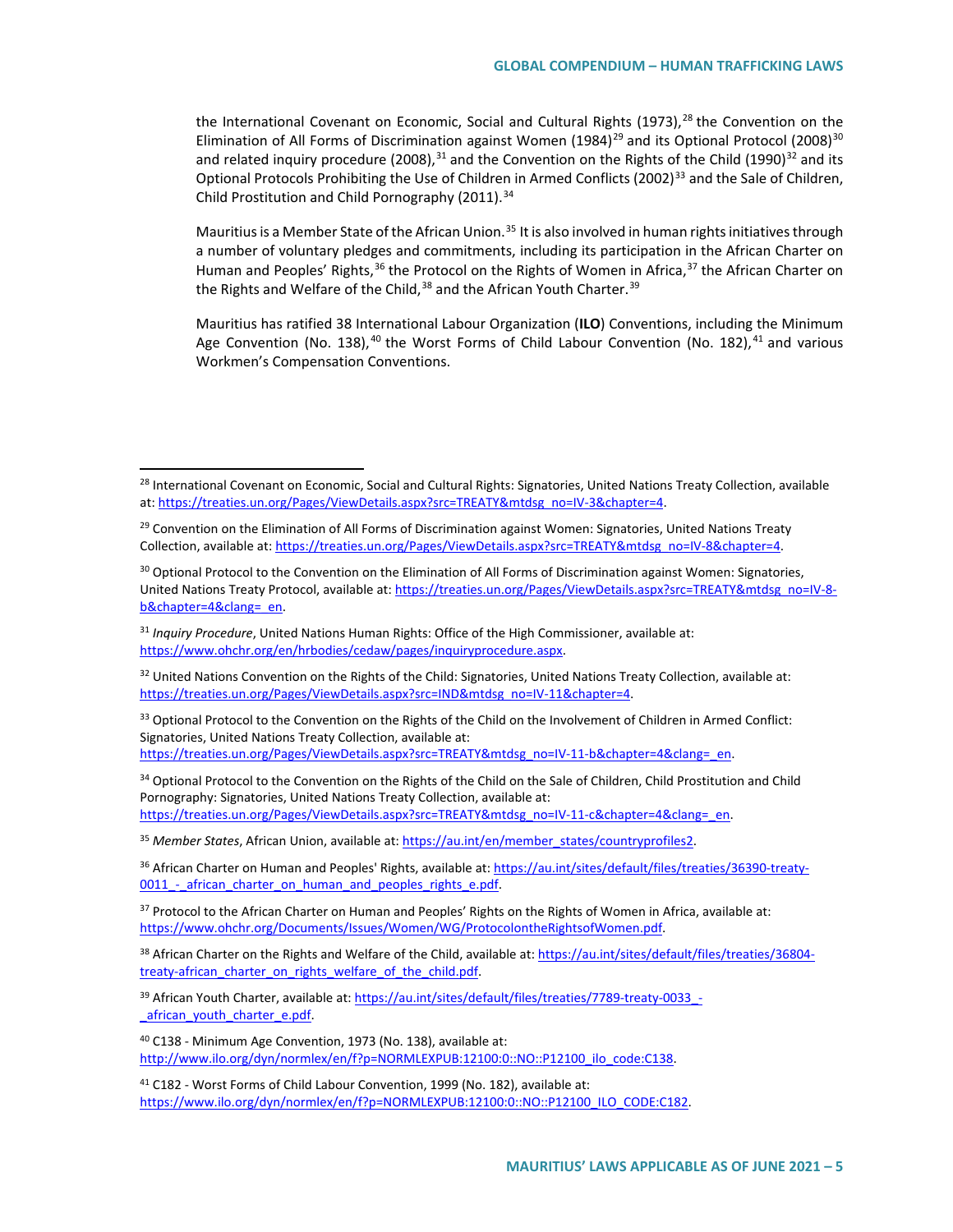#### *2.1.2. Slavery and trafficking*

In 2003, Mauritius ratified the UN Convention against Transnational Organized Crime (2000)<sup>[42](#page-5-0)</sup> and acceded to the related Protocol to Prevent, Suppress and Punish Trafficking in Persons, Especially Women and Children<sup>[43](#page-5-1)</sup> and the related Protocol Against the Smuggling of Migrants by Land, Sea and Air.<sup>[44](#page-5-2)</sup>

#### *2.1.3. Effect under Mauritius' law*

The Constitution is silent about the status of ratified international treaties and conventions under Mauritius law. As such, their enforceability is unclear where domestic legislation does not give them effect. The 2009 Act is an example of domestic legislation implementing a convention.

### **2.2. Human Rights Protections Under Mauritius' Law**

The Constitution sets forth fundamental rights and freedoms and a mechanism to enforce those rights and freedoms.

Section 28 of the Constitution obligates the President to uphold and defend the Constitution and to ensure that the fundamental rights of all are respected.<sup>[45](#page-5-3)</sup>

Section 3 recognises and declares the individual's rights to life, liberty, security of the person, and the protection of the law.<sup>[46](#page-5-4)</sup> These human rights exist without discrimination by reason of race, place of origin, political opinions, colour, creed, or sex, subject to the rights and freedoms of others and the public interest.<sup>[47](#page-5-5)</sup>

Section 6 provides that no person shall be held in slavery or servitude, and no person shall be required to perform forced labour.<sup>[48](#page-5-6)</sup>

Section 17 provides that any person may apply to the Supreme Court to redress any violation or likely violation ofsections 3 to 16 of the Constitution, without prejudice to any other lawfully available action. The Supreme Court has original jurisdiction to hear and determine any such application and to make such orders, issue such writs, and give such directions as it may consider appropriate, provided that the applicant has no other adequate means of redress.<sup>[49](#page-5-7)</sup>

<span id="page-5-4"></span><sup>46</sup> *Id*., section 3.

<span id="page-5-5"></span><sup>47</sup> *Id*.

<span id="page-5-6"></span><sup>48</sup> *Id*., section 6.

<span id="page-5-7"></span><sup>49</sup> *Id*., section 17.

<span id="page-5-0"></span> $42$  United Nations Convention against Transnational Organized Crime: Signatories, United Nations Treaty Collection, available at: https://treaties.un.org/pages/ViewDetails.aspx?src=TREATY&mtdsg\_no=XVIII-12&chapter=18&clang=\_en.

<span id="page-5-1"></span><sup>&</sup>lt;sup>43</sup> Protocol to Prevent, Suppress and Punish Trafficking in Persons, Especially Women and Children, supplementing the United Nations Convention against Transnational Organized Crime: Signatories, United Nations Treaty Collection, available at: [https://treaties.un.org/Pages/ViewDetails.aspx?src=TREATY&mtdsg\\_no=XVIII-12-a&chapter=18.](https://treaties.un.org/Pages/ViewDetails.aspx?src=TREATY&mtdsg_no=XVIII-12-a&chapter=18)

<span id="page-5-2"></span><sup>&</sup>lt;sup>44</sup> Protocol against the Smuggling of Migrants by Land, Sea and Air, supplementing the United Nations Convention against Transnational Organized Crime, United Nations Treaty Collection, available at: https://treaties.un.org/Pages/ViewDetails.aspx?src=TREATY&mtdsg\_no=XVIII-12-b&chapter=18.

<span id="page-5-3"></span><sup>45</sup> Constitution of Mauritius, section 28, available at: [https://www.constituteproject.org/constitution/Mauritius\\_2016.pdf?lang=en.](https://www.constituteproject.org/constitution/Mauritius_2016.pdf?lang=en)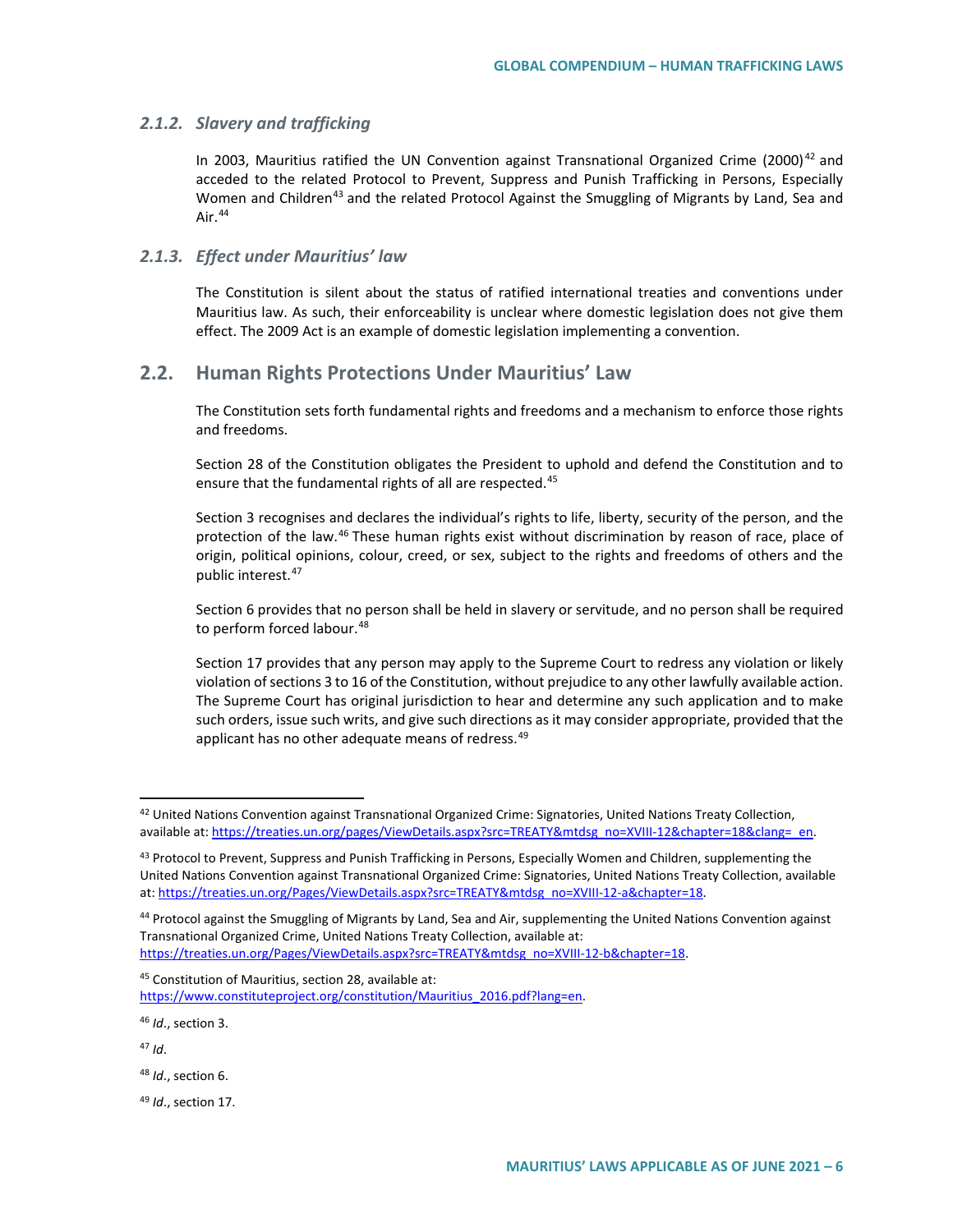The Mauritius legal framework with respect to human rights protection is thus derived from its Constitution in the first instance and supplemented by specific domestic legislation. Refer to Section 3.

# **2.3. Criminalization of Modern Slavery**

The 2009 Act for combating trafficking in persons makes human trafficking a crime.<sup>[50](#page-6-0)</sup>

The National Assembly has passed and the President has assented to the Children Act 2020, and the Gazette has published it.<sup>[51](#page-6-1)</sup> It will commence on a day fixed by Proclamation, which has not yet occurred. Once it occurs, it will amend the 2009 Act to provide additional penalties for trafficking offences involving children.<sup>[52](#page-6-2)</sup>

## **2.4. Supply Chain Reporting**

Mauritius does not have any government policies or legislation on supply chain reporting regarding trafficking-related matters.

### **2.5. Investigation, Prosecution, and Enforcement**

#### *2.5.1. Investigation and prosecution of criminal offenses*

The Mauritius Police Force investigates criminal offences, including trafficking cases. Other authorities, such as the Ombudsman, Ombudsman for Children, and certain Ministries, also investigate complaints of human rights violations, which may be a trafficking offence. Investigators have search and seizure powers and the power to require persons to attend examinations and to produce all required documents.

The Criminal Procedure Act 18[53](#page-6-3) applies to the crime of trafficking in persons,<sup>53</sup> except that the 2009 Act gives a Magistrate jurisdiction to try offences under the 2009 Act and impose any penalty prescribed by that Act.<sup>[54](#page-6-4)</sup> Procedures that apply to offences before Magistrates, therefore, apply to prosecutions of trafficking in persons offences. The Director of Public Prosecutions is empowered under the Criminal Procedure Act 1853 to prosecute offenders of crimes in the name of and on behalf of the State.<sup>[55](#page-6-5)</sup>

Section 7 of the Criminal Procedure Act forbids joining any civil action with a prosecution brought on behalf of the State.<sup>[56](#page-6-6)</sup> A private party on whose behalf a prosecution has been instituted may bring an

<span id="page-6-5"></span><sup>55</sup> Criminal Procedure Act 1853, section 3, available at: [https://attorneygeneral.govmu.org/Documents/Laws%20of%20Mauritius/A-](https://attorneygeneral.govmu.org/Documents/Laws%20of%20Mauritius/A-Z%20Acts/C/Cr/CRIMINAL%20PROCEDURE%20ACT,%20Cap%20169.pdf)[Z%20Acts/C/Cr/CRIMINAL%20PROCEDURE%20ACT,%20Cap%20169.pdf.](https://attorneygeneral.govmu.org/Documents/Laws%20of%20Mauritius/A-Z%20Acts/C/Cr/CRIMINAL%20PROCEDURE%20ACT,%20Cap%20169.pdf)

<span id="page-6-6"></span><sup>56</sup> *Id*., section 7.

<span id="page-6-0"></span> <sup>50</sup> Combatting of Trafficking in Persons Act 2009, section 11, available at: [http://www.ilo.org/dyn/natlex/docs/ELECTRONIC/81532/88610/F640081770/MUS81532.pdf.](http://www.ilo.org/dyn/natlex/docs/ELECTRONIC/81532/88610/F640081770/MUS81532.pdf)

<span id="page-6-1"></span><sup>&</sup>lt;sup>51</sup> Children's Act 2020, available at[: https://mauritiusassembly.govmu.org/Documents/Acts/2020/act132020.pdf.](https://mauritiusassembly.govmu.org/Documents/Acts/2020/act132020.pdf)

<span id="page-6-2"></span><sup>52</sup> *Id*., section 73(5).

<span id="page-6-3"></span><sup>53</sup> Criminal Procedure Act 1853, available at[: https://attorneygeneral.govmu.org/Documents/Laws%20of%20Mauritius/A-](https://attorneygeneral.govmu.org/Documents/Laws%20of%20Mauritius/A-Z%20Acts/C/Cr/CRIMINAL%20PROCEDURE%20ACT,%20Cap%20169.pdf)[Z%20Acts/C/Cr/CRIMINAL%20PROCEDURE%20ACT,%20Cap%20169.pdf.](https://attorneygeneral.govmu.org/Documents/Laws%20of%20Mauritius/A-Z%20Acts/C/Cr/CRIMINAL%20PROCEDURE%20ACT,%20Cap%20169.pdf)

<span id="page-6-4"></span><sup>54</sup> Combatting of Trafficking in Persons Act 2009, section 15(2), available at: [http://www.ilo.org/dyn/natlex/docs/ELECTRONIC/81532/88610/F640081770/MUS81532.pdf.](http://www.ilo.org/dyn/natlex/docs/ELECTRONIC/81532/88610/F640081770/MUS81532.pdf)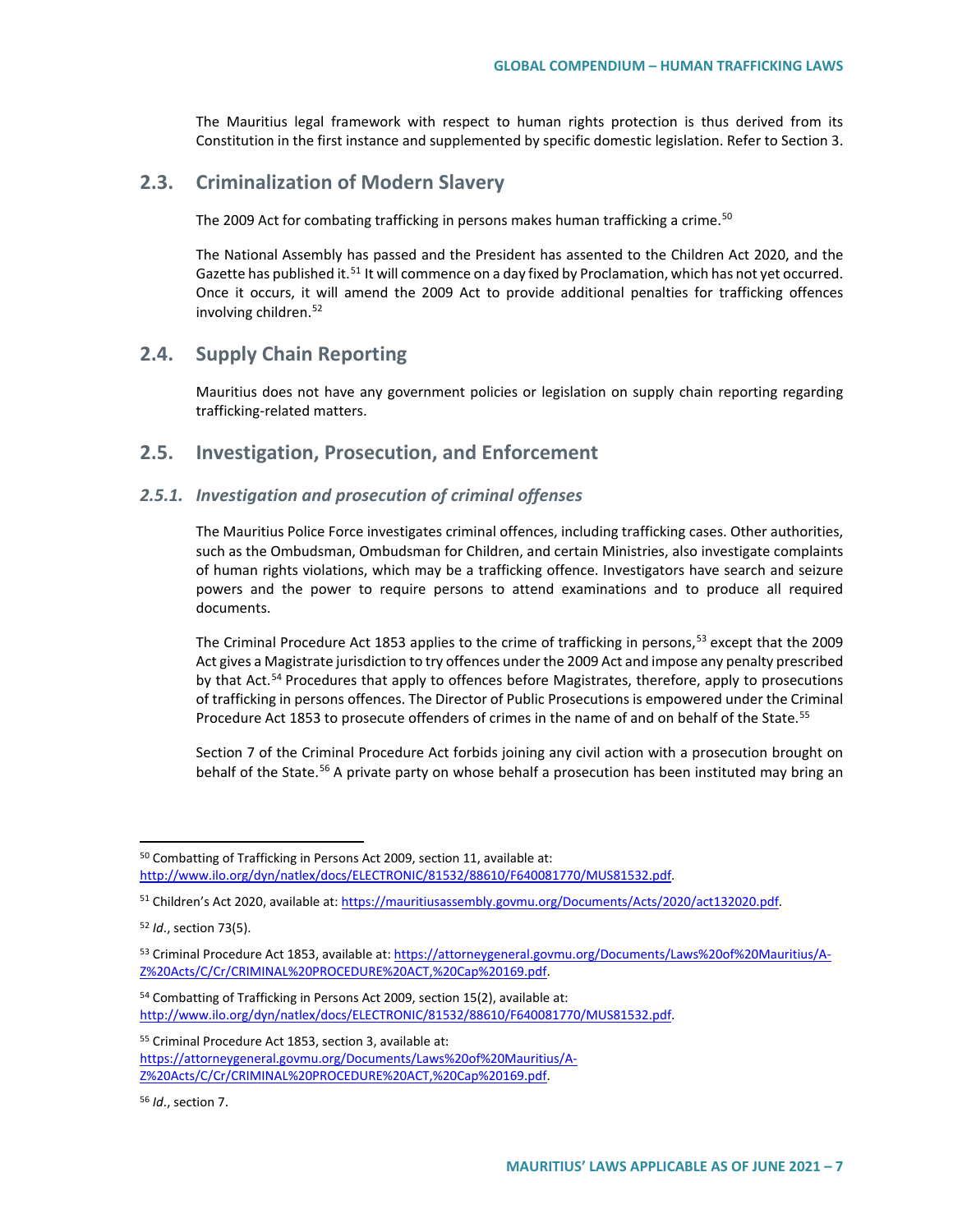action for damages in a civil court against the offender, but the verdict or judgment in one case shall not be admitted as evidence in the other.<sup>[57](#page-7-0)</sup>

Where the Director of Public Prosecutions declines to prosecute an alleged crime or misdemeanor triable before the Supreme Court, the aggrieved party may institute the prosecution and produce any information to a Judge.<sup>[58](#page-7-1)</sup> If the Judge accepts the information, the Judge may order the prosecution to proceed[.59](#page-7-2)

#### *2.5.2. Mutual assistance/international cooperation*

Mauritius is participating in several international programs to combat human trafficking:

- the Regional Programme for East Africa entitled *Promoting the Rule of Law and Human Security In Eastern Africa* (2016–2021) developed and managed by the Regional Office for East Africa of the United Nations Office of Drugs and Crime;<sup>[60](#page-7-3)</sup>
- the South African Development Community and its programmes, which aim to target children exposed to sexual exploitation, trafficking, and other harmful practices, such as early marriage;<sup>[61](#page-7-4)</sup> and
- the Southern African Regional Police Chiefs Co-operation Organisation, which promotes police co-operation in targeting trafficking in persons across the region.<sup>[62](#page-7-5)</sup>

Mauritius is also involved in various programmes with other countries and private actors on the UN Sustainable Development Goals initiative.<sup>[63](#page-7-6)</sup>

# **3. MAURITIUS' FEDERAL CRIMINAL OFFENSES RELATING TO SLAVERY, SLAVERY-LIKE CONDITIONS, AND HUMAN TRAFFICKING**

## **3.1. Overview of Criminal Offenses**

The Combating of Trafficking in Persons Act 2009 (**2009 Act**), which gives effect to the UN Protocol to Prevent, Suppress and Punish Trafficking in persons, creates criminal offences for slavery, slavery-like conditions, and human trafficking.

Section 11 of the 2009 Act defines human trafficking offences as:

<span id="page-7-4"></span><sup>61</sup> *SADC Overview*, Southern African Development Community, available at[: https://www.sadc.int/about-sadc/overview/.](https://www.sadc.int/about-sadc/overview/) 

<span id="page-7-5"></span><sup>62</sup> POLICE (SARPCCO), Southern African Development Community, available at: [https://www.sadc.int/themes/politics](https://www.sadc.int/themes/politics-defence-security/police-sarpcco/)[defence-security/police-sarpcco/.](https://www.sadc.int/themes/politics-defence-security/police-sarpcco/) 

<span id="page-7-0"></span> <sup>57</sup> *Id*.

<span id="page-7-1"></span><sup>58</sup> *Id*., sections 4(2) and 5.

<span id="page-7-2"></span><sup>59</sup> *Id*.

<span id="page-7-3"></span><sup>60</sup> *Promoting the Rule of Law and Human Security In Eastern Africa*, United Nations Office on Drugs and Crime, available at: [https://www.unodc.org/documents/easternafrica/FrontOffice/07413\\_UNODC\\_Promoting\\_the\\_Rule\\_of\\_Law\\_English.pdf.](https://www.unodc.org/documents/easternafrica/FrontOffice/07413_UNODC_Promoting_the_Rule_of_Law_English.pdf)

<span id="page-7-6"></span><sup>63</sup> Mauritius, *Sustainable Development Goals: Knowledge Platform*, available at: [https://sustainabledevelopment.un.org/memberstates/mauritius.](https://sustainabledevelopment.un.org/memberstates/mauritius)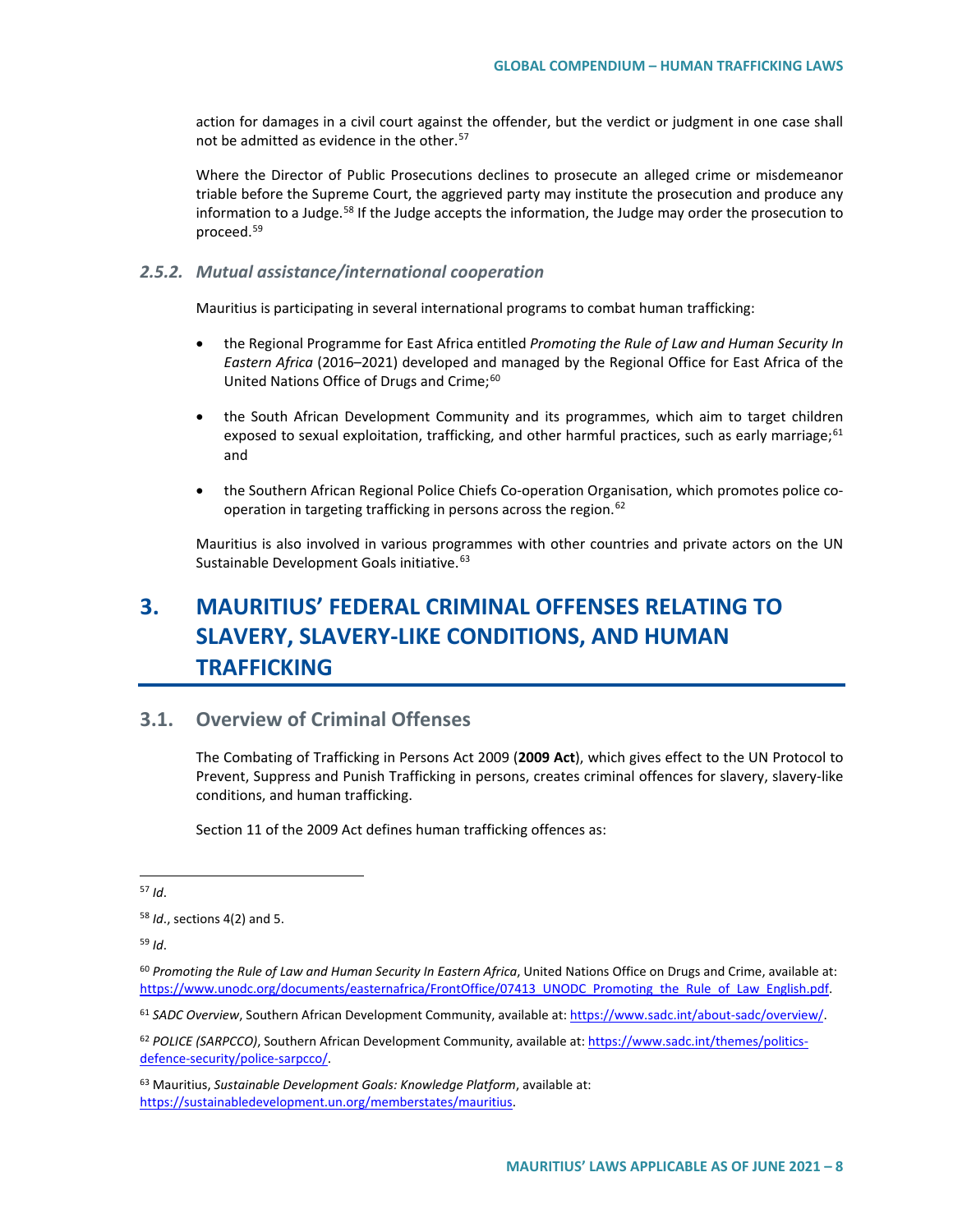- (1) (a) Any person who trafficks another person or allows another person to be trafficked shall commit an offence.
	- (b) It shall not be a defence to a charge under paragraph (a) that a person who is a victim of trafficking, or a person having control or authority over a minor who is a victim of trafficking, has consented to the act which was intended to constitute trafficking.
- (2) Any person who knowingly
	- (a) leases a room, house, building, or establishment or subleases or allows it to be used, for the purpose of harbouring a victim of trafficking; or
	- (b) advertises, publishes, prints, broadcasts, distributes, or causes the advertisement, publication, broadcast, or distribution of, information which suggests or alludes to trafficking by any means, including the use of the internet or other information technology,

shall commit an offence.

- (3) (a) Every internet service provider operating in Mauritius shall be under a duty to report to the Police forthwith any site on its server which contains information in contravention of subsection (2)(b).
	- (b) Any internet service provider who fails to comply with paragraph (a) shall commit an offence.
- (4) Any person who knowingly benefits, financially or otherwise, from the services of a victim of trafficking or uses, or enables another person's usage of, the services of a victim of trafficking shall commit an offence.<sup>[64](#page-8-0)</sup>

Section 12 provides that any person who, without good cause, has in his possession, destroys, confiscates, conceals, or tampers with any actual or purported identification document, passport, or other travel document of a victim of trafficking shall commit an offence.<sup>[65](#page-8-1)</sup>

Trafficking is defined in section 2 of the 2009 Act to mean:

- (a) the recruitment, sale, supply, procurement, capture, removal, transportation, transfer, harbouring, or receipt of a person –
	- (i) by the use of threat, force, intimidation, coercion, abduction, fraud, deception, abuse of power, or abuse of a position of vulnerability; or
	- (ii) by the giving or receiving of payments or benefits to obtain the consent of a person having control or authority over another person; or
- (b) the adoption of a person facilitated or secured through illegal means, for the purpose of exploitation.<sup>[66](#page-8-2)</sup>

<span id="page-8-0"></span><sup>&</sup>lt;sup>64</sup> Combatting of Trafficking in Persons Act 2009, section 11, available at: [http://www.ilo.org/dyn/natlex/docs/ELECTRONIC/81532/88610/F640081770/MUS81532.pdf.](http://www.ilo.org/dyn/natlex/docs/ELECTRONIC/81532/88610/F640081770/MUS81532.pdf)

<span id="page-8-1"></span><sup>65</sup> *Id*., section 12.

<span id="page-8-2"></span><sup>66</sup> *Id*., section 2.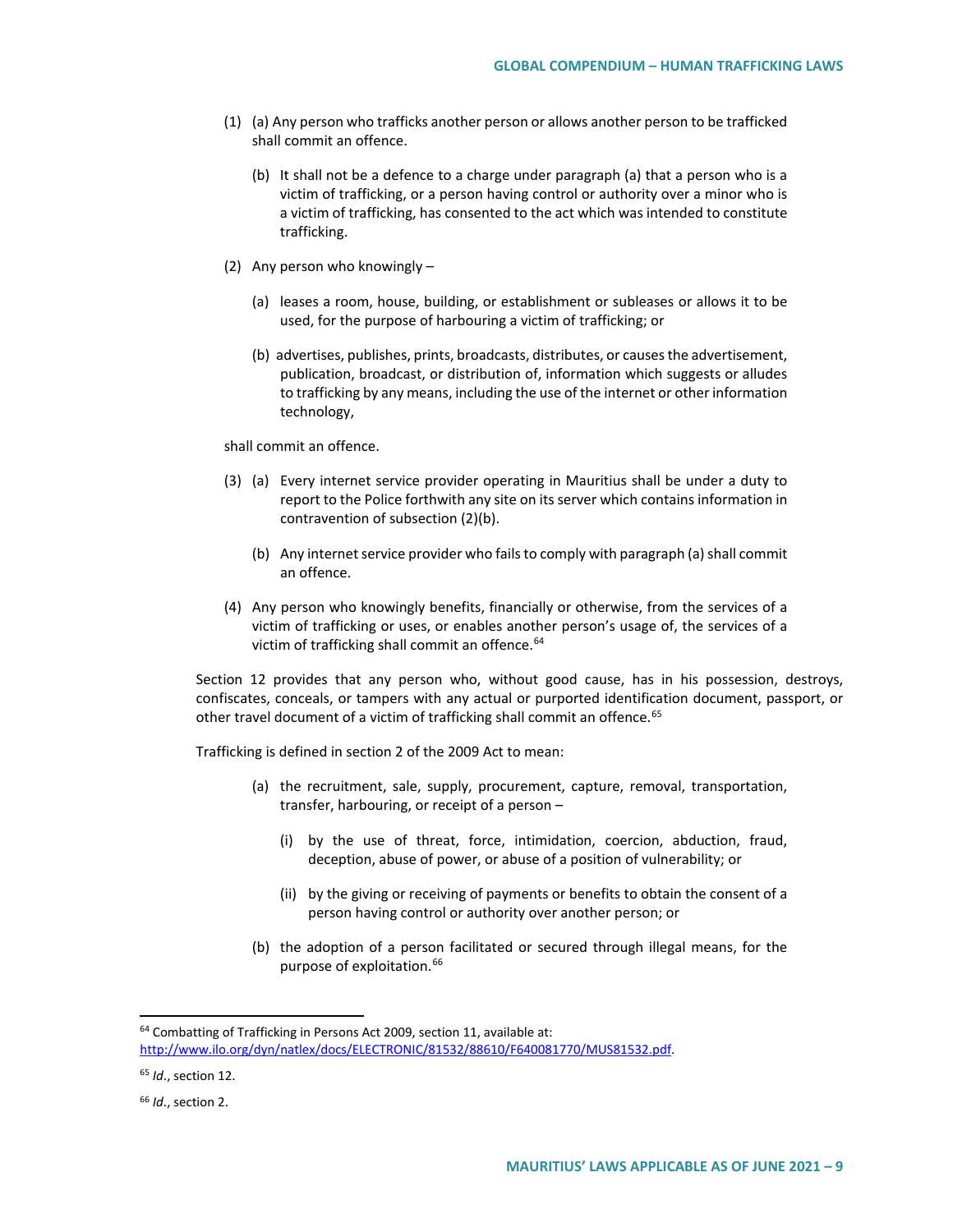Exploitation is defined to include: "(a) all forms of slavery or practices similar to slavery, including forced marriage; (b) sexual exploitation; (c) forced labour; and (d) the illegal removal of body organs."<sup>[67](#page-9-0)</sup>

Sexual exploitation is defined to mean "obtaining financial or other benefits through the involvement of another person in prostitution or in other kinds of sexual services, including pornographic acts or the production of pornographic materials, as a result of subjecting another person to one of the means listed in paragraph (a) of the definition of 'trafficking."<sup>[68](#page-9-1)</sup> The term trafficking in persons therefore encompasses slavery practices similar to slavery, human trafficking, and sexual exploitation.

Section 14 provides that any person who commits an offence under section 11 of the 2009 Act shall, on conviction, be liable to penal servitude for a term not exceeding 15 years.<sup>[69](#page-9-2)</sup> Any person who commits an offence under section 12 of the 2009 Act shall, on conviction, be liable to imprisonment for a term not exceeding five years and to a fine not exceeding MUR 100,000.<sup>[70](#page-9-3)</sup>

The amends certain provisions of the 2009 Act.<sup>[71](#page-9-4)</sup> For example, after the Children's Act 2020 becomes effective, the definition of "trafficking" will read:

- (a) recruitment, sale, supply, procurement, capture, removal, transportation, transfer, harbouring, or receipt of a person –
	- (i) by the use of threat, force, intimidation, coercion, abduction, fraud, deception, abuse of power, or abuse of a position of vulnerability; or
	- (ii) by the giving or receiving of payments or benefits to obtain the consent of a person having control or authority over another person; or
- (b) adoption or custody of a person, including any act done by another person as intermediary for the purpose of an adoption or a custody, where such adoption or custody has been facilitated or secured through illegal means, for the purposes of exploitation.<sup>[72](#page-9-5)</sup>

Additionally, after the Children's Act 2020 becomes effective, "[w]here the trafficked person is a child, an offence shall be committed notwithstanding that none of the means referred to in the definition of 'trafficking' have been employed."  $^{73}$  $^{73}$  $^{73}$  Another amendment adds a new category-aggravating circumstances—to the 2009 Act. "Aggravating circumstances" will be defined to exist where:

- (a) the offence involves a victim who is particularly vulnerable, including a pregnant woman;
- (b) the offence exposed the victim to a life-threatening illness;

<span id="page-9-6"></span> $73$  Children's Act 2020, section 73(5)(c), available at: [https://mauritiusassembly.govmu.org/Documents/Acts/2020/act132020.pdf.](https://mauritiusassembly.govmu.org/Documents/Acts/2020/act132020.pdf)

<span id="page-9-0"></span> <sup>67</sup> *Id*.

<span id="page-9-1"></span><sup>68</sup> *Id*.

<span id="page-9-2"></span><sup>69</sup> *Id*., section 14(1).

<span id="page-9-3"></span><sup>70</sup> *Id*., section 14(2).

<span id="page-9-4"></span><sup>71</sup> Children's Act 2020, available at[: https://mauritiusassembly.govmu.org/Documents/Acts/2020/act132020.pdf.](https://mauritiusassembly.govmu.org/Documents/Acts/2020/act132020.pdf)

<span id="page-9-5"></span><sup>72</sup> *Id.*, section 73(5)(a); Combatting of Trafficking in Persons Act 2009, section 11, available at: [http://www.ilo.org/dyn/natlex/docs/ELECTRONIC/81532/88610/F640081770/MUS81532.pdf.](http://www.ilo.org/dyn/natlex/docs/ELECTRONIC/81532/88610/F640081770/MUS81532.pdf)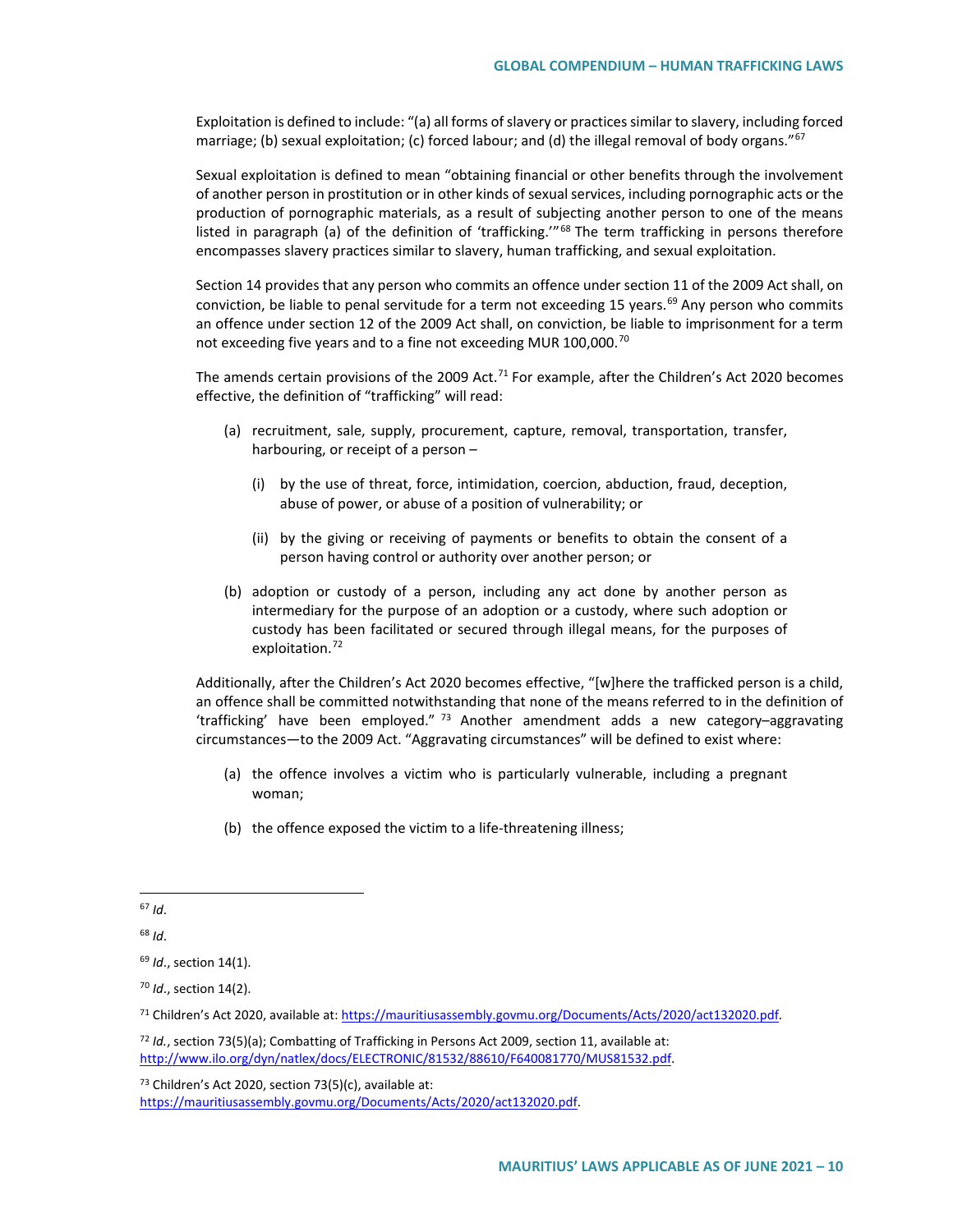- (c) the victim is physically or mentally handicapped;
- (d) the victim is a child;
- (e) drugs, medications or weapons were used in the commission of the offence;
- (f) a child has been adopted for the purpose of trafficking;
- (g) the offender has been previously convicted for the same or similar offences;
- (h) the offender is the spouse or partner of the victim;
- (i) the offender is in a position of responsibility or trust in relation to the victim; or
- (i) the offender is in a position of authority concerning the child victim.<sup>[74](#page-10-0)</sup>

Any person convicted of an offence under section 11 or 12 of the 2009 Act with an aggravating circumstance shall be liable to penal servitude for a term not exceeding 20 years.<sup>[75](#page-10-1)</sup>



### **3.2. Slavery Offenses Under the Criminal Code**

#### *3.2.1. General*

Section 6 of the Constitution provides that no person shall be held in slavery.<sup>[76](#page-10-2)</sup>

Slavery (defined as meaning the exercise of any or all of the powers attaching to the right of ownership over a person) is included in the definition of exploitation and, therefore, is part of the trafficking in person offence in section 11 of the 2009 Act.<sup>[77](#page-10-3)</sup>

<span id="page-10-0"></span> <sup>74</sup> *Id*., section 73(5)(d).

<span id="page-10-1"></span><sup>75</sup> *Id*., section 73(5)(e).

<span id="page-10-2"></span> $76$  Constitution of Mauritius, section 6(1), available at: [https://www.constituteproject.org/constitution/Mauritius\\_2016.pdf?lang=en.](https://www.constituteproject.org/constitution/Mauritius_2016.pdf?lang=en)

<span id="page-10-3"></span> $77$  Combatting of Trafficking in Persons Act 2009, sections 2 and 11, available at: [http://www.ilo.org/dyn/natlex/docs/ELECTRONIC/81532/88610/F640081770/MUS81532.pdf.](http://www.ilo.org/dyn/natlex/docs/ELECTRONIC/81532/88610/F640081770/MUS81532.pdf)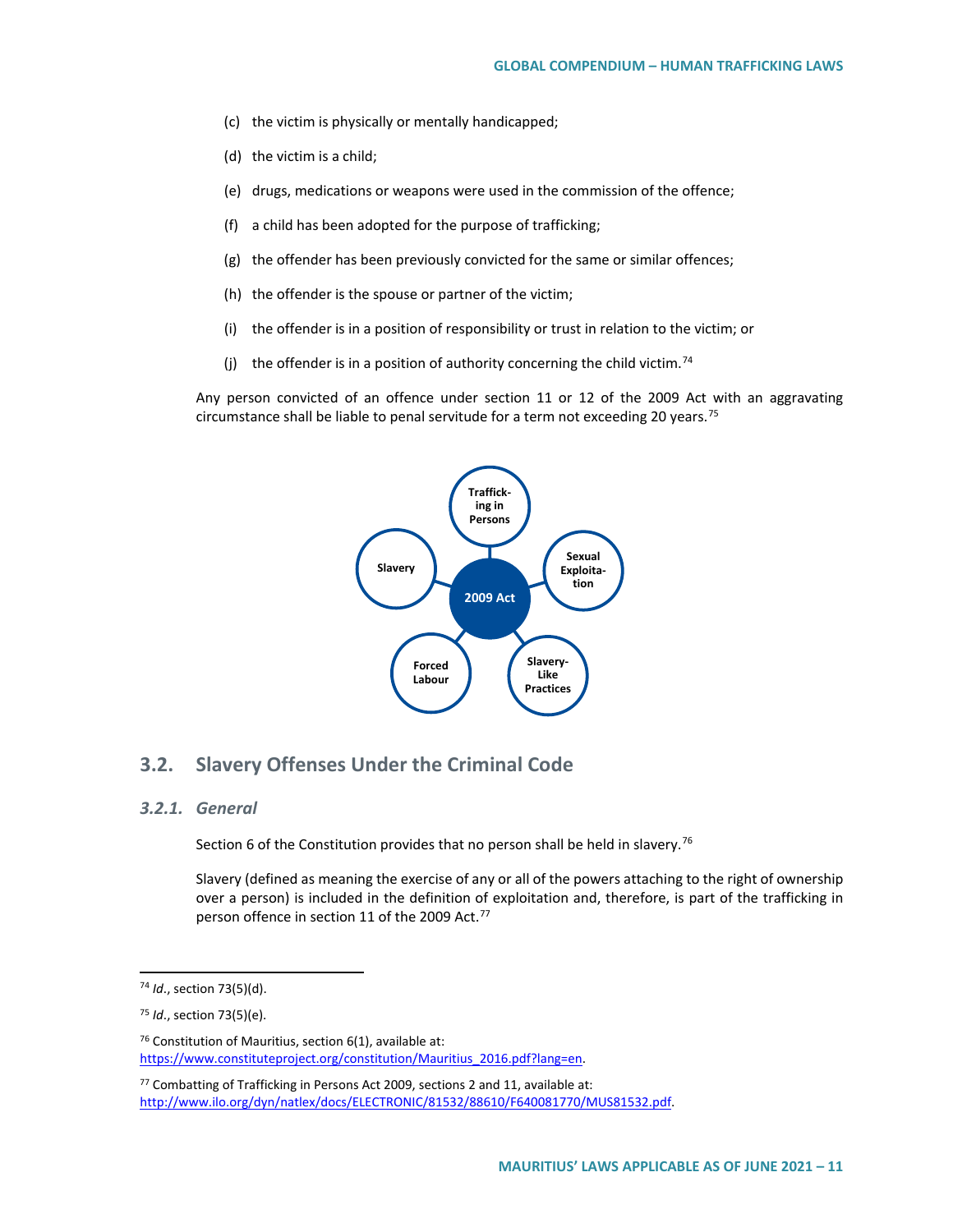#### *3.2.2. Extraterritorial application*

Section 15(1) of the 2009 Act provides for its extraterritorial application when:

[a]ny person who commits an act outside Mauritius which would have constituted an offence under [the 2009] Act, had it been committed in Mauritius, regardless of whether the act constitutes an offence at the place of its commission, shall commit an offence, where the person –

- (a) is a citizen of Mauritius;
- (b) is ordinarily resident in Mauritius;
- (c) is arrested in the territory of Mauritius, or in its territorial waters or on board a ship or aircraft registered or required to be registered in Mauritius at the time the offence is committed; or
- (d) is a legal person under any law of Mauritius.<sup>[78](#page-11-0)</sup>

# **3.3. Slavery-Like Offenses in Mauritius' Legal Order**

*3.3.1. Servitude*

Section 6 of the Constitution provides that no person shall be held in servitude.<sup>[79](#page-11-1)</sup>

"Servitude" is not mentioned in the definition of exploitation for purposes of a trafficking offence, but that definition includes "slavery."<sup>[80](#page-11-2)</sup> Servitude is a practice similar to slavery, so it is included in the trafficking in person offence under the 2009 Act. $81$ 

#### *3.3.2. Forced labor*

Section 6 of the Constitution provides that no person shall be required to perform forced labour.<sup>[82](#page-11-4)</sup> For the purposes of section 6, "forced labour" does not include:

- (a) any labour required in consequence of the sentence or order of a court;
- (b) labour required of any person while he is lawfully detained that, though not required in consequence of the sentence or order of a court, is reasonably necessary in the interests of hygiene or for the maintenance of the place at which he is detained;
- (c) any labour required of a member of a disciplined force in pursuance of his duties as such or, in the case of a person who has conscientious objections to service as a

<span id="page-11-1"></span> $79$  Constitution of Mauritius, section 6(1), available at: [https://www.constituteproject.org/constitution/Mauritius\\_2016.pdf?lang=en.](https://www.constituteproject.org/constitution/Mauritius_2016.pdf?lang=en)

<span id="page-11-2"></span>80 Combatting of Trafficking in Persons Act 2009, sections 2 and 11, available at: [http://www.ilo.org/dyn/natlex/docs/ELECTRONIC/81532/88610/F640081770/MUS81532.pdf.](http://www.ilo.org/dyn/natlex/docs/ELECTRONIC/81532/88610/F640081770/MUS81532.pdf)

<span id="page-11-3"></span><sup>81</sup> *Id*., section 11.

<span id="page-11-0"></span> $78$  Combatting of Trafficking in Persons Act 2009, section 15(1), available at: [http://www.ilo.org/dyn/natlex/docs/ELECTRONIC/81532/88610/F640081770/MUS81532.pdf.](http://www.ilo.org/dyn/natlex/docs/ELECTRONIC/81532/88610/F640081770/MUS81532.pdf)

<span id="page-11-4"></span> $82$  Constitution of Mauritius, section 6(2), available at: [https://www.constituteproject.org/constitution/Mauritius\\_2016.pdf?lang=en.](https://www.constituteproject.org/constitution/Mauritius_2016.pdf?lang=en)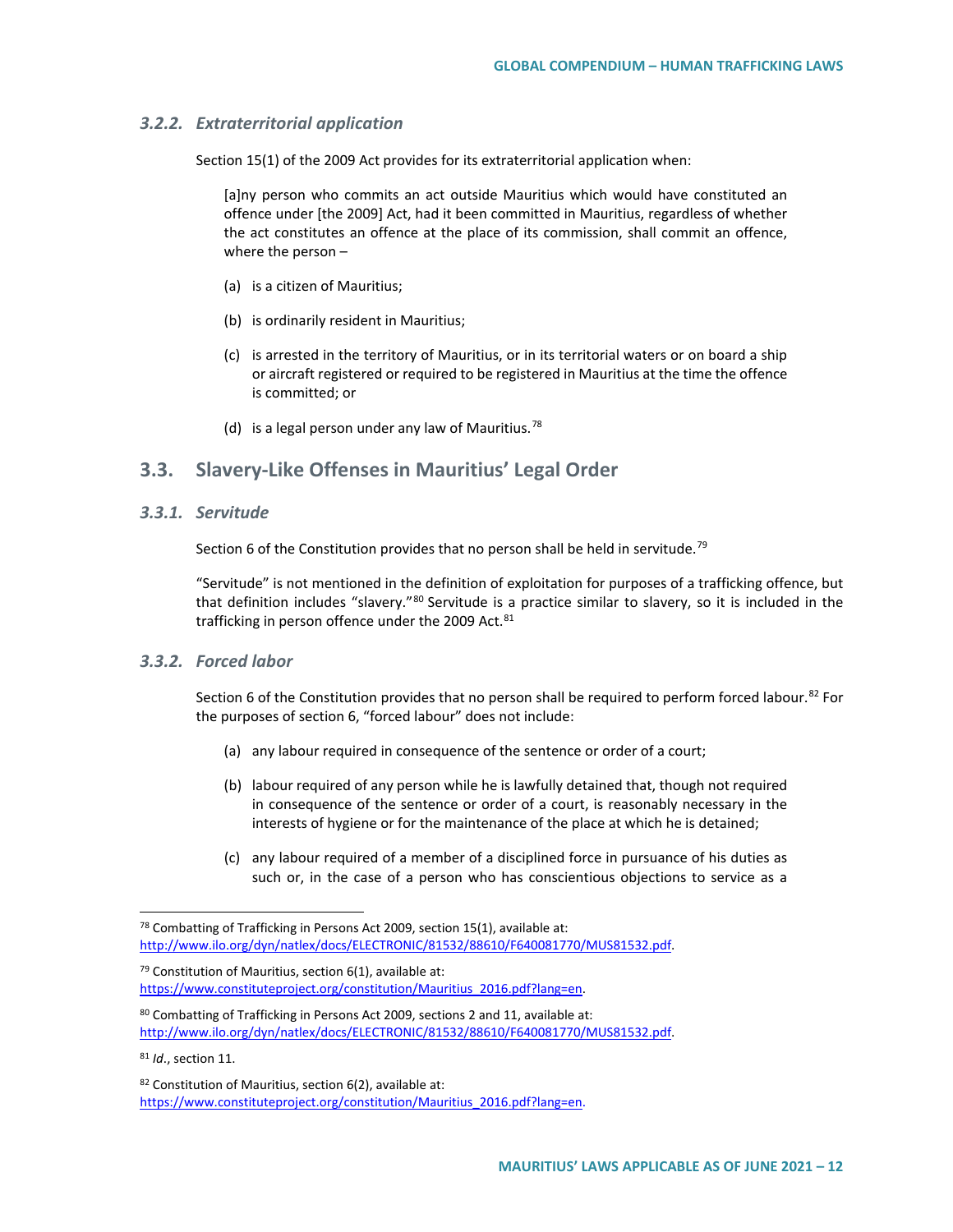member of a naval, military or air force, any labour that that person is required by law to perform in place of such service; or

(d) any labour required during a period of public emergency or in the event of any other emergency or calamity that threatens the life or well-being of the community, to the extent that the requiring of such labour is reasonably justifiable, in the circumstances of any situation arising or existing during that period or as a result of that other emergency or calamity, for the purpose of dealing with that situation.<sup>[83](#page-12-0)</sup>

The 2009 Act's definition of exploitation includes forced labour (defined as meaning "labour or services obtained or maintained through threats, the use of force, intimidation, or other forms of coercion, or physical restraint"), so it is part of the trafficking in person offence in section  $11^{84}$  $11^{84}$  $11^{84}$ 

#### *3.3.3. Deceptive recruiting for labor or services*

Deceptive recruiting for labour or services is included in the trafficking in persons offence in section 11 of the 2009 Act.<sup>[85](#page-12-2)</sup>

#### *3.3.4. Early and forced marriage*

The 2009 Act's definition of exploitation includes forced marriage, so it is part of the trafficking in persons offence in section 11 of the 2009 Act.<sup>[86](#page-12-3)</sup>

The minimum legal marriage age for boys and girls is 18 years, but a person from 16 years of age may marry with parental consent or judge consent under article 145 of the Code Civil Mauricien.<sup>[87](#page-12-4)</sup> However, the Children's Act 2020 repeals and replaces article 145 of the Civil Code with section 12 of that Act, which reads:

- (1) No person shall
	- (a) marry a child civilly or religiously; or
	- (b) cause or force a child to marry civilly or religiously.
- (2) No person shall
	- (a) live together with a child, under the same roof, either as spouses or unmarried partners; or
	- (b) cause or force a child to live together with another person, under the same roof, either as spouses or unmarried partners.
- (3) It shall not be a defence that a child has given their consent to be married or to live together under subsection (1) or (2), as the case may be.

<span id="page-12-0"></span> <sup>83</sup> *Id*., section 6(3).

<span id="page-12-1"></span><sup>84</sup> Combatting of Trafficking in Persons Act 2009, section 2, available at: [http://www.ilo.org/dyn/natlex/docs/ELECTRONIC/81532/88610/F640081770/MUS81532.pdf.](http://www.ilo.org/dyn/natlex/docs/ELECTRONIC/81532/88610/F640081770/MUS81532.pdf)

<span id="page-12-2"></span><sup>85</sup> *Id*., section 11.

<span id="page-12-3"></span><sup>86</sup> *Id*., sections 2 and 11.

<span id="page-12-4"></span><sup>87</sup> Code Civil Mauricien, section 145, available at: [https://www.ilo.org/dyn/natlex/docs/ELECTRONIC/88152/114145/F-](https://www.ilo.org/dyn/natlex/docs/ELECTRONIC/88152/114145/F-172904586/MUS88152%20Fre.pdf)[172904586/MUS88152%20Fre.pdf.](https://www.ilo.org/dyn/natlex/docs/ELECTRONIC/88152/114145/F-172904586/MUS88152%20Fre.pdf)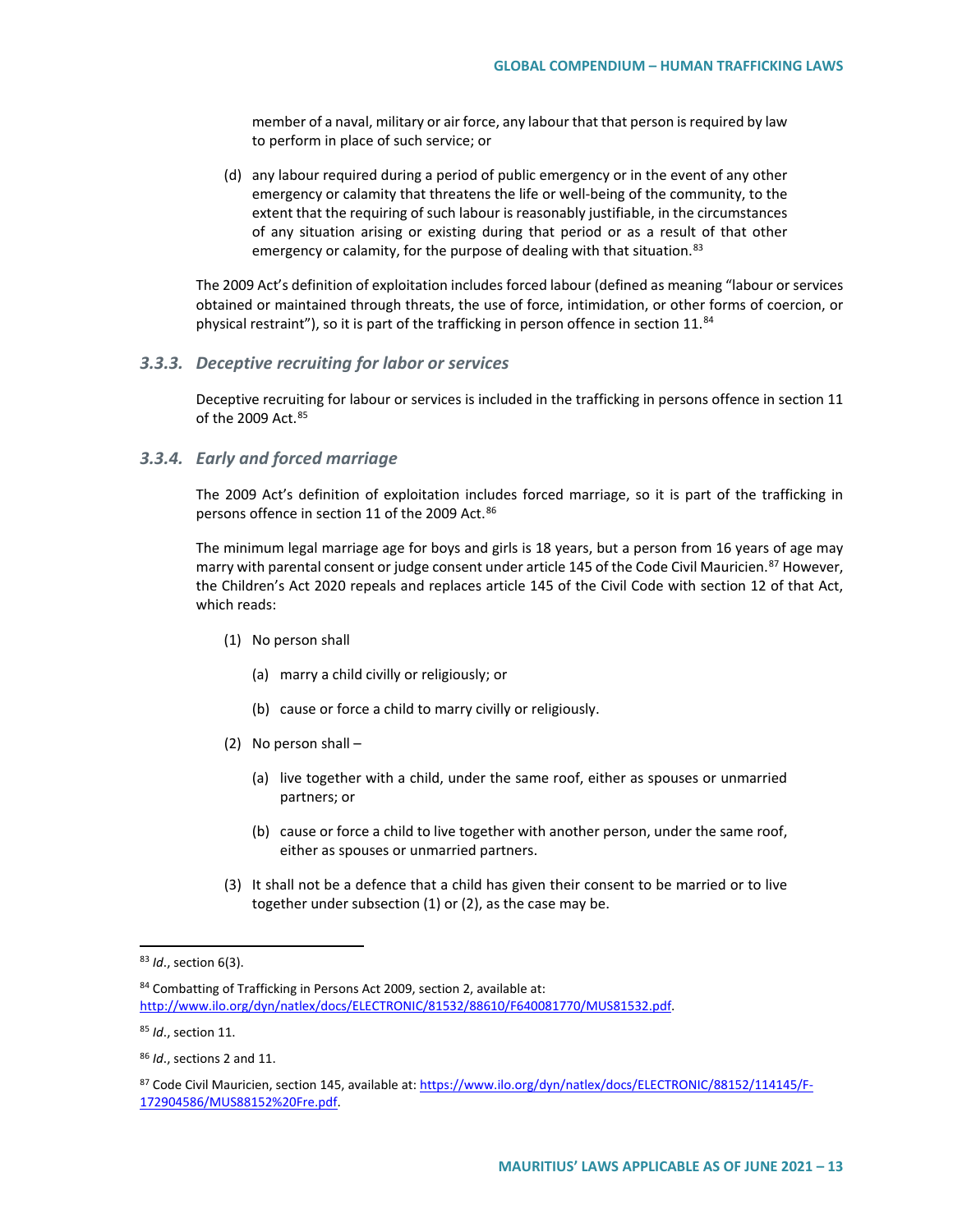(4) Any person who contravenes subsection (1) or (2) shall commit an offence and shall, on conviction, be liable for a fine not exceeding [MUR] one million … and be imprisoned for a term not exceeding 10 years.<sup>[88](#page-13-0)</sup>

The Children's Act 2020 also defines a child as a person under the age of 18 years.  $89$ 

#### *3.3.5. Debt bondage*

The 2009 Act's definition of exploitation does not mention debt bondage.<sup>[90](#page-13-2)</sup> However, debt bondage is a practice similar to slavery, so it is included in the trafficking in person offence in section 11 of the 2009 Act. $91$ 

*3.3.6. Any other relevant offenses*

Mauritius has no other relevant slavery-like offences.

*3.3.7. Extraterritorial application of the offenses*

Refer to Section 3.2.2.

## **3.4. Human Trafficking/Smuggling-Related Criminal Offenses**

#### *3.4.1. International and domestic trafficking/smuggling of people*

Trafficking in persons is a criminal offence in section 11 of the 2009 Act.<sup>[92](#page-13-4)</sup> Refer to Section 3.1.

The 2009 Act's trafficking in persons offence includes smuggling of persons for purposes of exploitation.<sup>[93](#page-13-5)</sup>

#### *3.4.2. International and domestic trafficking in children*

Section 3 of the 2009 Act provides that the Act supplements the Child Protection Act 1995.<sup>[94](#page-13-6)</sup> The 2009 Act's trafficking in persons offence covers trafficking in children.<sup>[95](#page-13-7)</sup>

<span id="page-13-0"></span><sup>88</sup> Children's Act 2020, sections 12 and 73(2)(b), available at: [https://mauritiusassembly.govmu.org/Documents/Acts/2020/act132020.pdf.](https://mauritiusassembly.govmu.org/Documents/Acts/2020/act132020.pdf)

<span id="page-13-1"></span><sup>89</sup> *Id*., section 2.

<span id="page-13-2"></span> $90$  Combatting of Trafficking in Persons Act 2009, sections 2 and 11, available at: [http://www.ilo.org/dyn/natlex/docs/ELECTRONIC/81532/88610/F640081770/MUS81532.pdf.](http://www.ilo.org/dyn/natlex/docs/ELECTRONIC/81532/88610/F640081770/MUS81532.pdf)

<span id="page-13-3"></span><sup>91</sup> *Id*., section 11.

<span id="page-13-4"></span><sup>92</sup> *Id*., section 11.

<span id="page-13-5"></span><sup>93</sup> *Id*., section 2.

<span id="page-13-6"></span><sup>94</sup> Combatting of Trafficking in Persons Act 2009, section 3, available at: [http://www.ilo.org/dyn/natlex/docs/ELECTRONIC/81532/88610/F640081770/MUS81532.pdf;](http://www.ilo.org/dyn/natlex/docs/ELECTRONIC/81532/88610/F640081770/MUS81532.pdf) Child Protection Act 1995, available at[: https://www.icta.mu/docs/laws/child\\_protection.pdf.](https://www.icta.mu/docs/laws/child_protection.pdf)

<span id="page-13-7"></span> $95$  Combatting of Trafficking in Persons Act 2009, section 11, available at: [http://www.ilo.org/dyn/natlex/docs/ELECTRONIC/81532/88610/F640081770/MUS81532.pdf.](http://www.ilo.org/dyn/natlex/docs/ELECTRONIC/81532/88610/F640081770/MUS81532.pdf)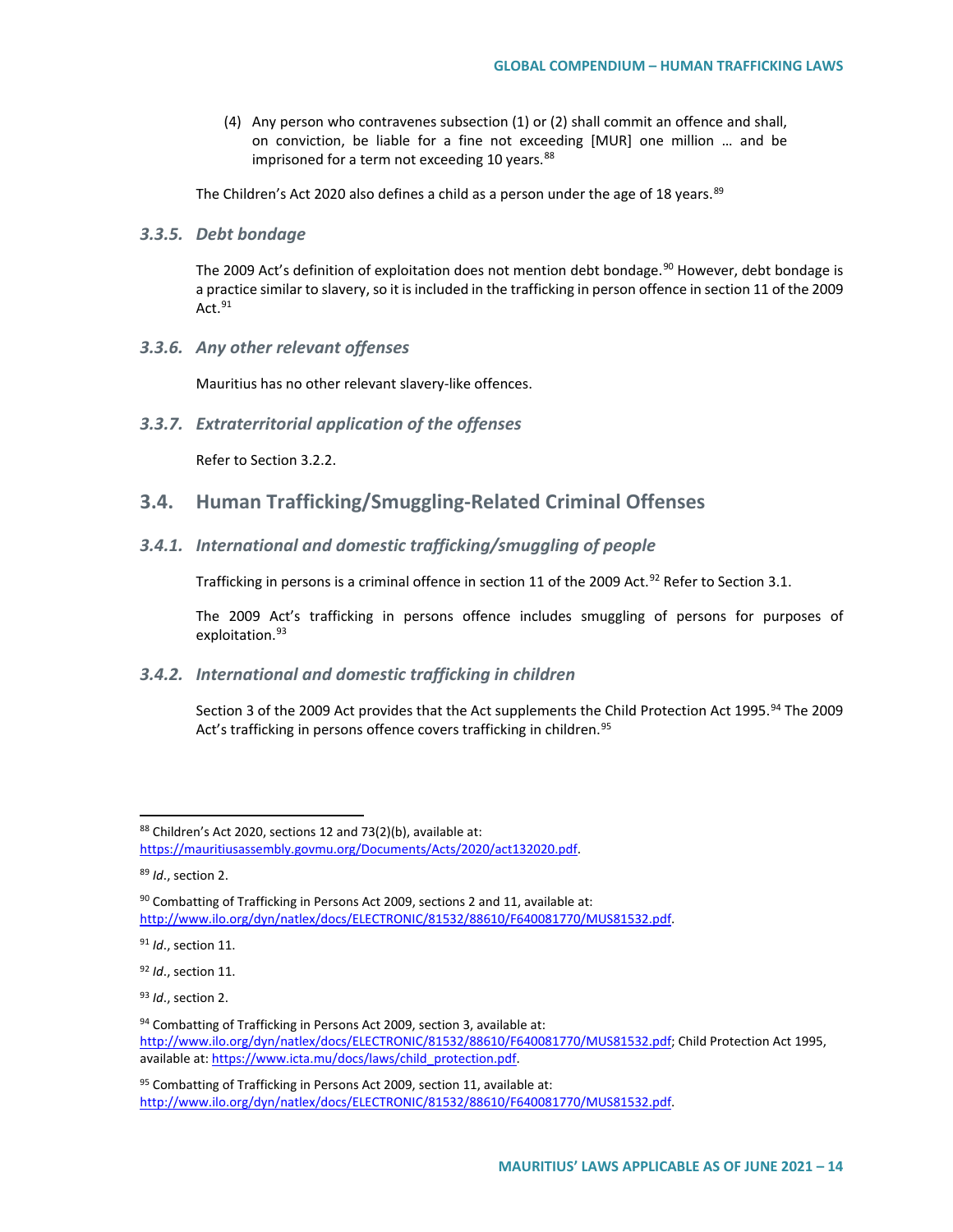The Child Protection Act 1995 also created a child trafficking offence with penal servitude of up to 30 years.[96](#page-14-0)

Once the Children's Act 2020 commences, it will repeal and replace the Child Protection Act and amend the 2009 Act. $97$  Refer to Section 3.1.

#### *3.4.3. Victim harboring*

Section 11 of the 2009 Act includes victim harbouring within its trafficking in persons offence.<sup>[98](#page-14-2)</sup>

*3.4.4. Extraterritorial application of human trafficking and smuggling offenses*

Refer to Section 3.2.2.

## **3.5. Online Exploitation of Children Offenses**

The 2009 Act's definition of exploitation for purposes of the trafficking in person offence includes sexual exploitation of children.<sup>[99](#page-14-3)</sup> Once the amendments made by the Children's Act 2020 come into force, the offence in the 2009 Act involving children will carry a higher penalty.<sup>[100](#page-14-4)</sup> Refer to Section 3.1.

The Child Protection Act did not have an express offence punishing online exploitation of children.

Section 21 of the Children's Act 2020 will add an offence for child pornography:

- (1) No person shall
	- (a) knowingly obtain access, through information and communication technologies, to child pornography;
	- (b) produce, possess, procure, obtain, import, export or distribute child pornography, whether or not through information and communication technologies, for himself or for another person;
	- (c) view, supply, disseminate, offer or make available child pornography and any other pornographic material; or
	- (d) coerce, force or otherwise induce a child to view a pornographic performance or pornographic material, or to witness a sexual act.
- (2) Any person who commits an offence under subsection (1) shall, on conviction, be liable –
	- (a) where the child is physically or mentally handicapped, to penal servitude for a term not exceeding 20 years;

<span id="page-14-0"></span><sup>96</sup> Child Protection Act 1995, section 13A, available at: [https://www.icta.mu/docs/laws/child\\_protection.pdf.](https://www.icta.mu/docs/laws/child_protection.pdf)

<span id="page-14-1"></span><sup>97</sup> Children's Act 2020, 73(5), available at: [https://mauritiusassembly.govmu.org/Documents/Acts/2020/act132020.pdf.](https://mauritiusassembly.govmu.org/Documents/Acts/2020/act132020.pdf)

<span id="page-14-2"></span><sup>98</sup> Combatting of Trafficking in Persons Act 2009, section 11, available at: [http://www.ilo.org/dyn/natlex/docs/ELECTRONIC/81532/88610/F640081770/MUS81532.pdf.](http://www.ilo.org/dyn/natlex/docs/ELECTRONIC/81532/88610/F640081770/MUS81532.pdf)

<span id="page-14-3"></span><sup>99</sup> *Id*., section 2.

<span id="page-14-4"></span><sup>100</sup> Children's Act 2020, 73(5)(e), available at: [https://mauritiusassembly.govmu.org/Documents/Acts/2020/act132020.pdf.](https://mauritiusassembly.govmu.org/Documents/Acts/2020/act132020.pdf)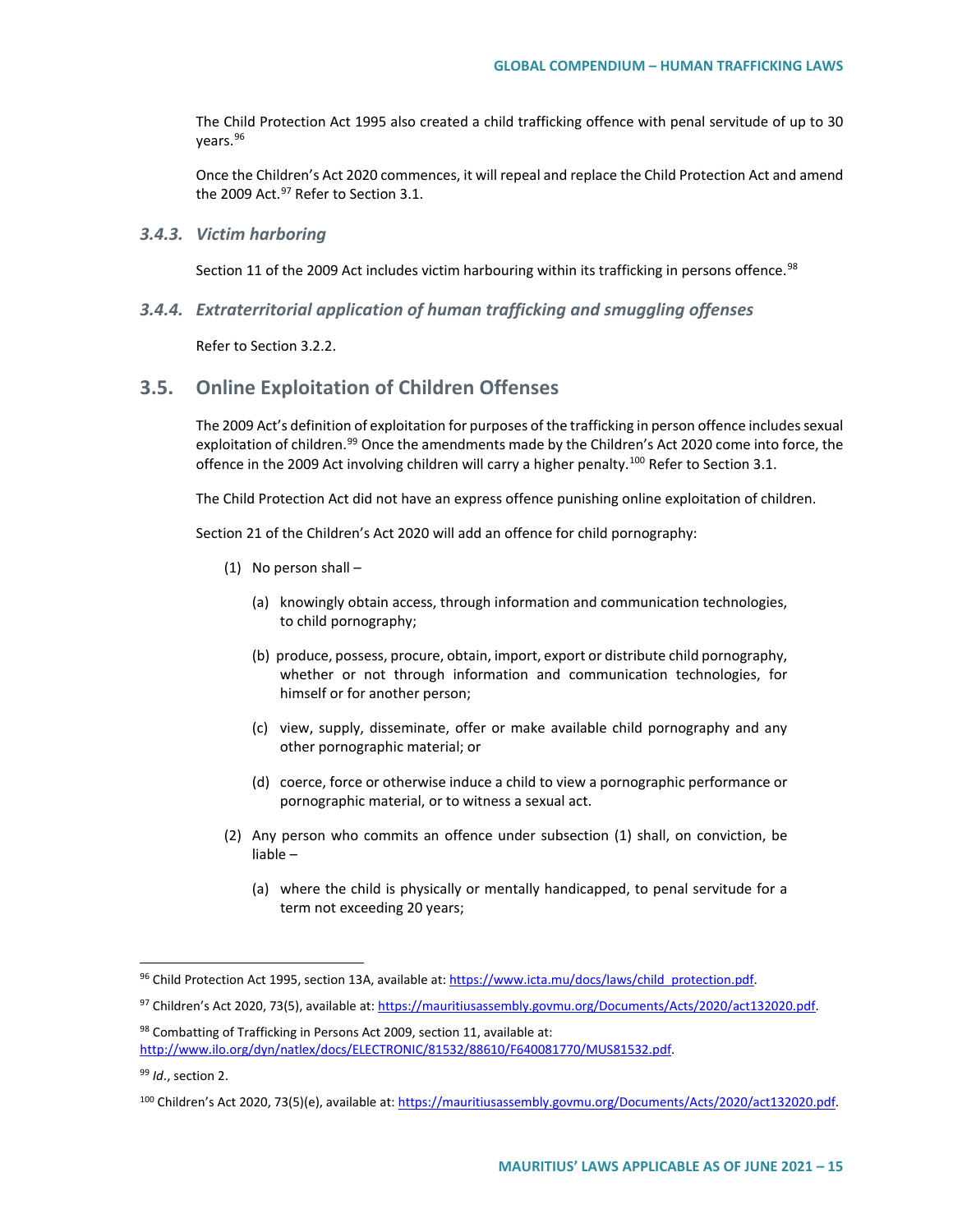(b) in any other case, to penal servitude for a term not exceeding 10 years.<sup>[101](#page-15-0)</sup>

"In this section, 'child pornography' includes any representation by whatever means  $-$ (a) where a child is, or appears to be, engaged in real or simulated explicit sexual activities; or (b) of the sexual parts of a child, primarily for sexual purposes." $102$ 

## **3.6. Child Sex Tourism Offenses**

The definition of sexual exploitation in the 2009 Act covers child sex tourism so it is included within the definition of the trafficking in persons offence.<sup>[103](#page-15-2)</sup> Once the amendments made by the Children's Act 2020 come into force, the offence in the 2009 Act involving children will carry a higher penalty.<sup>[104](#page-15-3)</sup> Refer to Section 3.1.

# **4. MAURITIUS' SUPPLY CHAIN REPORTING LEGISLATION**

Mauritius does not have any government policies or legislation on supply chain reporting regarding trafficking-related matters.

# **5. FORCED LABOR: OVERVIEW OF APPLICABLE MAURITIUS' EMPLOYMENT AND MIGRATION LAWS**

**5.1. Employment Law Rights for Victims of Human Trafficking and Forced Labor**

Victims of forced labour and trafficking who qualify as workers under the Workers' Rights Act 2019 (**WR Act**) can seek civil remedies for unpaid wages and other entitlements pursuant to that Act.[105](#page-15-4)

# **5.2. Applicability of Employment Legislation in the Context of Forced Labor or Trafficking**

The WR Act applies to every agreement defined as a contract of employment between an employer and a worker, whether oral, written, implied, or express.<sup>[106](#page-15-5)</sup>

In general, under the WR Act, "employer" is defined as a person who employs a worker and is responsible to pay the worker, and "worker" is defined as a person who enters into, or works under an

<span id="page-15-2"></span>103 Combatting of Trafficking in Persons Act 2009, section 2, available at: [http://www.ilo.org/dyn/natlex/docs/ELECTRONIC/81532/88610/F640081770/MUS81532.pdf.](http://www.ilo.org/dyn/natlex/docs/ELECTRONIC/81532/88610/F640081770/MUS81532.pdf)

<span id="page-15-3"></span><sup>104</sup> Children's Act 2020, section 73(5)(e), available at: [https://mauritiusassembly.govmu.org/Documents/Acts/2020/act132020.pdf.](https://mauritiusassembly.govmu.org/Documents/Acts/2020/act132020.pdf)

<span id="page-15-4"></span><sup>105</sup> Workers' Rights Act 2019, Sub-Part III, available at:

[https://labour.govmu.org/Documents/Legislations/THE%20WORKERS%20RIGHTS%20Act%202019/Consolidated%20Versio](https://labour.govmu.org/Documents/Legislations/THE%20WORKERS%20RIGHTS%20Act%202019/Consolidated%20Version%20of%20the%20Workers) [n%20of%20the%20Workers'%20Rights%20Act%202019%20as%20at%207%20September%202020.pdf.](https://labour.govmu.org/Documents/Legislations/THE%20WORKERS%20RIGHTS%20Act%202019/Consolidated%20Version%20of%20the%20Workers)

<span id="page-15-5"></span><sup>106</sup> *Id*., section 2.

<span id="page-15-0"></span> <sup>101</sup> *Id*., section 21(1) and (2).

<span id="page-15-1"></span><sup>102</sup> *Id*., section 21(4).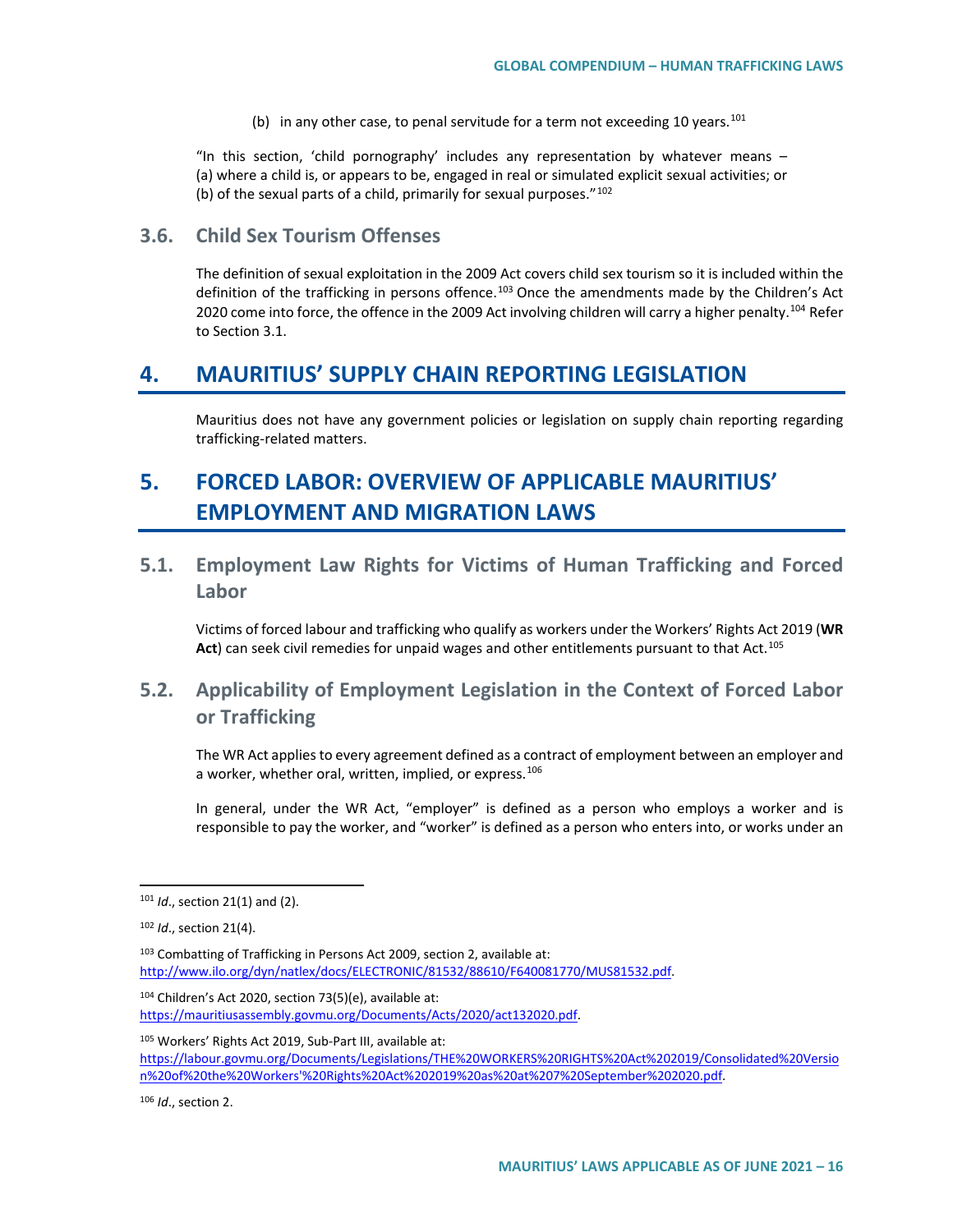agreement, whether by way of casual work, manual labour, clerical work, or otherwise, and however remunerated.<sup>[107](#page-16-0)</sup>

A victim of forced labour or trafficking could therefore be a worker as defined if there is an implied contract of employment.

A worker/victim can bring a claim for minimum wages and entitlements not paid under the WR Act.[108](#page-16-1)

### **5.3. Statutory Rights**

The WR Act confers minimum entitlements on workers and makes void any worker's agreement to relinquish rights under the Act.<sup>109</sup>

*5.3.1. Rights to minimum wages, entitlements, and other applicable minimum standards*

The WR Act and related laws confer numerous rights for workers:

- (1) The right to receive a minimum wage per month.<sup>[110](#page-16-3)</sup> For the 2021 calendar year, the minimum wage is MUR 10,075 for a worker in a non-export enterprise and MUR 9,375 for a worker in an export enterprise, as prescribed by the National Minimum Wage Regulations 2017 as amended,[111](#page-16-4) plus a special allowance payable by the government. $112$  The special allowance for 2021 varies from MUR 140 to MUR 1,340 depending on various circumstances. For a full-time worker in a non-export enterprise, the maximum amount is MUR 500 per month. $113$
- (2) The normal working week for every full-time worker, excluding a garde malade (caregiver), is "45 hours of work, excluding time allowed for meal and tea breaks … (a) where the worker is required to work on 5 days in a week, 9 hours' work on any 5 days of the week, other than a public holiday; (b) where the worker is required to work 6 days in a week (i) 8 hours' work on any 5 days of the week other than a public holiday; and (ii) 5 hours' work on one other day of the week other than a public holiday."[114](#page-16-7)
- (3) "No worker, other than a garde malade [caregiver], shall be required to work for more than 12 hours per day," unless special circumstances or another law permits.<sup>[115](#page-16-8)</sup>

<span id="page-16-2"></span><sup>109</sup> *Id*., Part V.

<span id="page-16-4"></span><sup>111</sup> National Minimum Wage Regulations 2017, available at: [https://www.ilo.org/dyn/natlex/docs/ELECTRONIC/109421/135735/F-](https://www.ilo.org/dyn/natlex/docs/ELECTRONIC/109421/135735/F-500032222/MUS109421%20National%20Minimum%20Wage%20Regulations%202017.pdf)[500032222/MUS109421%20National%20Minimum%20Wage%20Regulations%202017.pdf.](https://www.ilo.org/dyn/natlex/docs/ELECTRONIC/109421/135735/F-500032222/MUS109421%20National%20Minimum%20Wage%20Regulations%202017.pdf) 

<span id="page-16-5"></span><sup>112</sup> *Special Allowance – Employees*, Mauritius Revenue Authority, available at: [https://www.mra.mu/index.php/eservices1/individual/special-allowance-employees.](https://www.mra.mu/index.php/eservices1/individual/special-allowance-employees)

<span id="page-16-6"></span><sup>113</sup> *Id*.

[https://labour.govmu.org/Documents/Legislations/THE%20WORKERS%20RIGHTS%20Act%202019/Consolidated%20Versio](https://labour.govmu.org/Documents/Legislations/THE%20WORKERS%20RIGHTS%20Act%202019/Consolidated%20Version%20of%20the%20Workers) [n%20of%20the%20Workers'%20Rights%20Act%202019%20as%20at%207%20September%202020.pdf.](https://labour.govmu.org/Documents/Legislations/THE%20WORKERS%20RIGHTS%20Act%202019/Consolidated%20Version%20of%20the%20Workers)

<span id="page-16-8"></span><sup>115</sup> *Id*., section 20(3).

<span id="page-16-0"></span> <sup>107</sup> *Id*.

<span id="page-16-1"></span><sup>108</sup> *Id*., Sub-Part III.

<span id="page-16-3"></span><sup>110</sup> Workers' Rights Act 2019, section 2, available at: [https://labour.govmu.org/Documents/Legislations/THE%20WORKERS%20RIGHTS%20Act%202019/Consolidated%20Versio](https://labour.govmu.org/Documents/Legislations/THE%20WORKERS%20RIGHTS%20Act%202019/Consolidated%20Version%20of%20the%20Workers) [n%20of%20the%20Workers'%20Rights%20Act%202019%20as%20at%207%20September%202020.pdf.](https://labour.govmu.org/Documents/Legislations/THE%20WORKERS%20RIGHTS%20Act%202019/Consolidated%20Version%20of%20the%20Workers)

<span id="page-16-7"></span><sup>114</sup> Workers' Rights Act 2019, section 20(1), available at: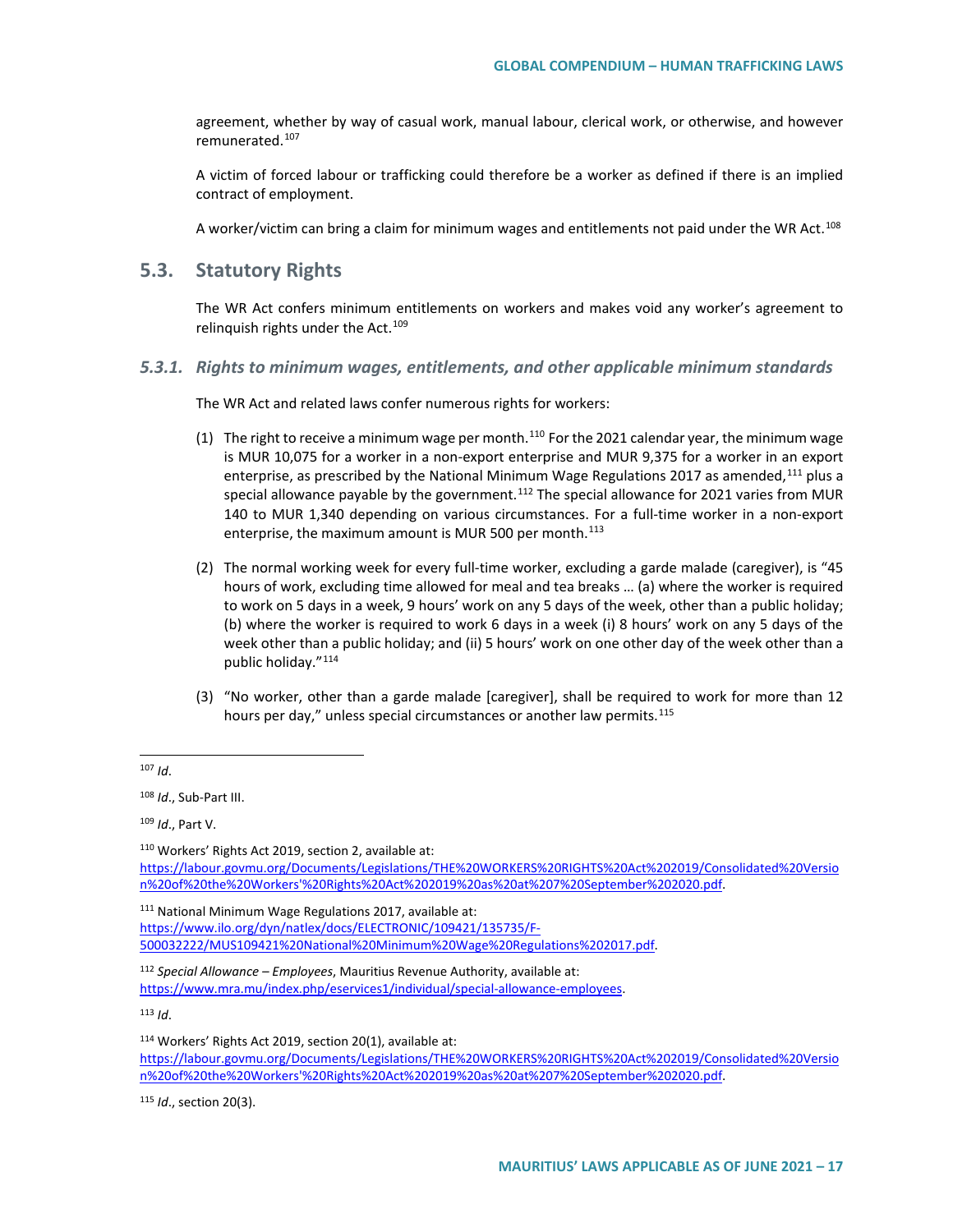- (4) "A worker shall be entitled to a rest day of at least 24 consecutive hours in every period of 7 consecutive days."[116](#page-17-0) That rest day must be Sunday, unless an employer operates on a seven-day week; in that case, the rest day must be Sunday at least twice a month.<sup>[117](#page-17-1)</sup> Every worker is "entitled to a rest of not less than 11 consecutive hours in any day."<sup>[118](#page-17-2)</sup>
- (5) For work on a public holiday, the employer must pay not less than twice the worker's normal rate for work during normal working hours and not less than three times the worker's normal rate for work after normal working hours.<sup>[119](#page-17-3)</sup>
- (6) Where a worker works on a weekday for more than the normal working hours, the employer must pay for each extra hour at not less than one and a half times the worker's normal rate.<sup>[120](#page-17-4)</sup>
- (7) The employer is to pay the worker monthly in legal tender or, by agreement, by cheque or a deposit into the worker's bank account. $121$
- (8) Every worker, other than a part-time worker, who remains in continuous employment with the same employer for a period of 12 consecutive months shall be entitled, during each subsequent period of 12 months while the worker remains in continuous employment, to 20 working days of annual leave.<sup>122</sup> Every worker is also entitled to two additional days of leave in every year.<sup>[123](#page-17-7)</sup>
- (9) Every worker, other than a part-time worker, who remains in continuous employment with the same employer for a period of 12 consecutive months shall be entitled, during each subsequent period of 12 months while the worker remains in continuous employment, to 15 working days of sick leave on full pay.<sup>[124](#page-17-8)</sup> A worker may accumulate outstanding sick leave to which the worker is entitled up to a maximum of 90 working days.  $125$
- (10) A worker, other than a migrant worker, who remains in continuous employment with the same employer for a period of at least five consecutive years shall be entitled to vacation leave with pay of not more than 30 days, whether taken consecutively or otherwise, for every period of five consecutive years, to be spent abroad, locally, or partly abroad and partly locally.  $^{126}$  $^{126}$  $^{126}$  Any subsequent eligibility period of five consecutive years shall be computed after the worker resumes work after the vacation leave.<sup>[127](#page-17-11)</sup>
- (11) Where a worker remains in continuous employment with the same employer for a period of 12 consecutive months, the worker shall be entitled to (a) six working days of special leave on full pay to celebrate the worker's first civil or religious marriage; (b) three working days of special leave on

- <span id="page-17-1"></span><sup>117</sup> *Id*., section 20(5)(b).
- <span id="page-17-2"></span><sup>118</sup> *Id*., section 20(7).
- <span id="page-17-3"></span><sup>119</sup> *Id*., section 24(3).
- <span id="page-17-4"></span><sup>120</sup> *Id*., section 24(4).
- <span id="page-17-5"></span><sup>121</sup> *Id*., section 27.
- <span id="page-17-6"></span><sup>122</sup> *Id*., section 45(1).
- <span id="page-17-7"></span><sup>123</sup> *Id*., section 45(2).
- <span id="page-17-8"></span><sup>124</sup> *Id*., section 46(1)(a).
- <span id="page-17-9"></span><sup>125</sup> *Id*., section 46(1)(b).
- <span id="page-17-10"></span><sup>126</sup> *Id*., section 47(1).
- <span id="page-17-11"></span><sup>127</sup> *Id*., section 47(2).

<span id="page-17-0"></span> <sup>116</sup> *Id*., section 20(5)(a).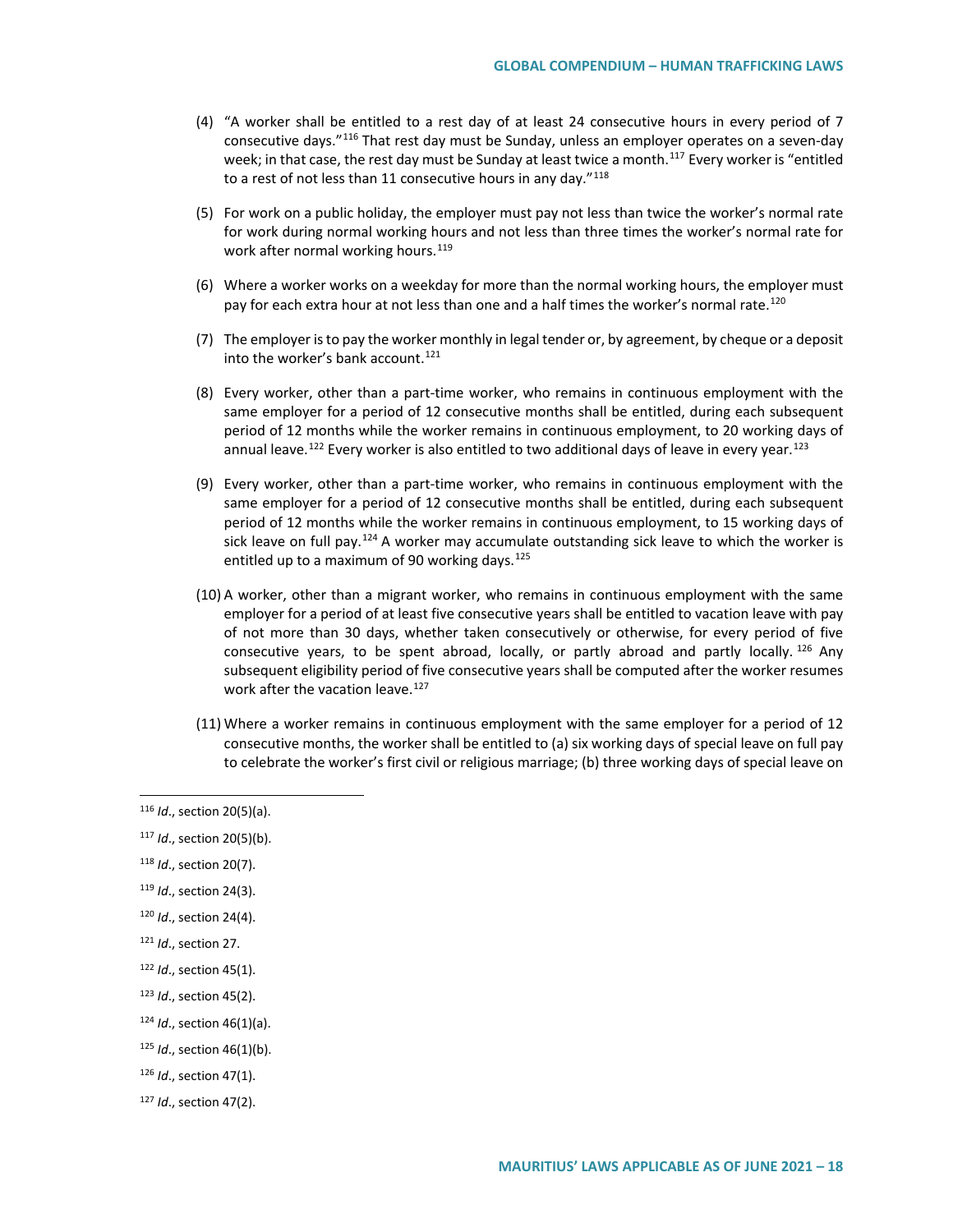full pay to celebrate the first civil or religious marriage of a son or daughter; and (c) three working days of special leave on full pay on the death of the worker's spouse, child, father, mother, brother, or sister.<sup>[128](#page-18-0)</sup>

- (12) An employer must grant leave with pay to a worker summoned to serve as juror under the Courts Act 1945.[129](#page-18-1)
- (13) A worker who is selected or nominated to represent Mauritius in an international sporting event is entitled to leave with pay for the duration of the event or such longer period as may be necessary.[130](#page-18-2)
- (14) An employer must grant leave to a worker to attend Court regarding any matter in which the worker is a party or a witness.<sup>[131](#page-18-3)</sup> The employer must pay a worker who is attending Court as a representative of the employer or on its behalf.<sup>[132](#page-18-4)</sup>
- (15) A female worker is entitled to 14 weeks of maternity leave on full pay to be taken: (a) before confinement, provided that the worker takes at least seven weeks of maternity leave immediately following the confinement; or (b) after confinement.<sup>[133](#page-18-5)</sup> There is a range of other benefits for female workers who give birth to a child, suffer a miscarriage, give birth to a stillborn child, or adopt a child less than 12 months old.<sup>[134](#page-18-6)</sup>
- (16) Where the spouse of a male worker, who is in the continuous employment for a period of 12 consecutive months, gives birth to a child, the male worker is entitled to a paternity leave of five continuous working days, which shall begin within two weeks from the child's birth.<sup>[135](#page-18-7)</sup>
- (17) Where a worker drawing a monthly basic wage or salary of not more than MUR 100,000 remains in continuous employment of an employer for the whole or part of a year and with the same employer as at 31 December of the year, the worker is entitled to a bonus equivalent to one twelfth of the worker's earnings for that year.<sup>[136](#page-18-8)</sup> This bonus does not apply to certain workers in the sugar industry, field-crop and orchard workers, livestock workers, fishermen, and frigo-workers.<sup>[137](#page-18-9)</sup>
- *5.3.2. Claims available in relation to misrepresentations and "sham" arrangements*

Mauritius has no applicable laws.

<span id="page-18-2"></span>130 Workers' Rights Act 2019, section 50, available at:

<span id="page-18-0"></span> <sup>128</sup> *Id*., section 48.

<span id="page-18-1"></span><sup>129</sup> *Id*., section 49; Courts Act 1945, available at: [https://attorneygeneral.govmu.org/Documents/Laws%20of%20Mauritius/A-](https://attorneygeneral.govmu.org/Documents/Laws%20of%20Mauritius/A-Z%20Acts/C/Co/COURTS%20ACT,%20Cap%20168,%20(Act%2041%20of%201945).pdf)[Z%20Acts/C/Co/COURTS%20ACT,%20Cap%20168,%20\(Act%2041%20of%201945\).pdf.](https://attorneygeneral.govmu.org/Documents/Laws%20of%20Mauritius/A-Z%20Acts/C/Co/COURTS%20ACT,%20Cap%20168,%20(Act%2041%20of%201945).pdf)

[https://labour.govmu.org/Documents/Legislations/THE%20WORKERS%20RIGHTS%20Act%202019/Consolidated%20Versio](https://labour.govmu.org/Documents/Legislations/THE%20WORKERS%20RIGHTS%20Act%202019/Consolidated%20Version%20of%20the%20Workers) [n%20of%20the%20Workers'%20Rights%20Act%202019%20as%20at%207%20September%202020.pdf.](https://labour.govmu.org/Documents/Legislations/THE%20WORKERS%20RIGHTS%20Act%202019/Consolidated%20Version%20of%20the%20Workers)

<span id="page-18-3"></span><sup>131</sup> *Id*., section 51(1).

<span id="page-18-4"></span><sup>132</sup> *Id*., section 51(2).

<span id="page-18-5"></span><sup>133</sup> *Id*., section 52(1).

<span id="page-18-6"></span><sup>134</sup> *Id*., section 52(2)-(12).

<span id="page-18-7"></span><sup>135</sup> *Id*., section 53(1).

<span id="page-18-8"></span><sup>136</sup> *Id*., section 54(1)(a).

<span id="page-18-9"></span><sup>137</sup> *Id*., section 54(2).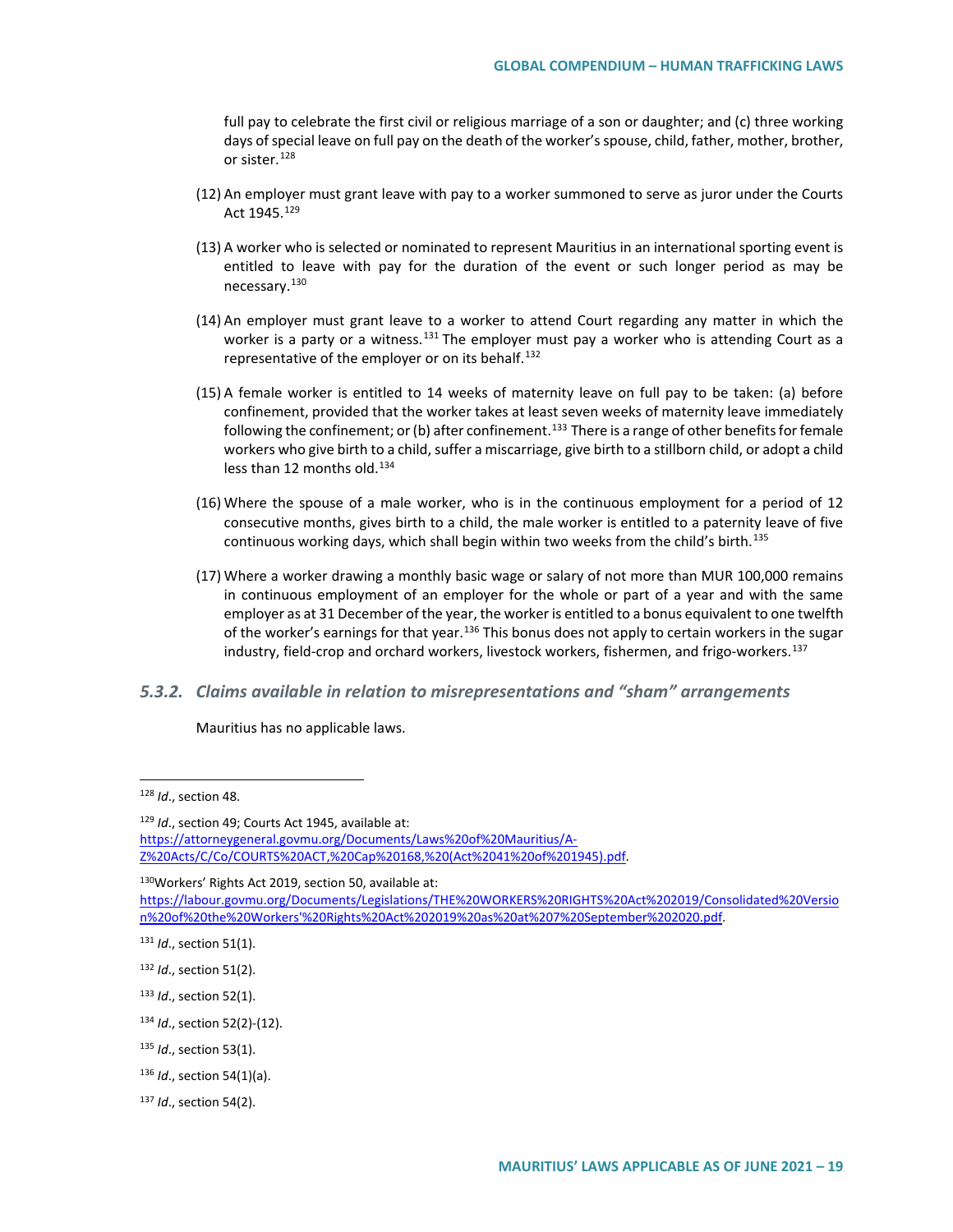#### *5.3.3. Claims available in relation to unlawful deductions, loans, and debt bondage*

Section 34 of the WR Act provides that:

- (1) Subject to subsection (2) [see below], no employer shall deduct any amount from a worker's remuneration, other than an amount –
	- (a) authorised by the worker in writing which  $-$ 
		- (i) is due to the employer in recovery of an advance made on basic wages, provided the deduction does not exceed one fifth of the basic wages due for a pay period; or
		- (ii) the worker wishes to be deducted to make any payment or contribution to any fund, body or other institution; or
	- (b) which is deducted in accordance with any enactment or a Court order.
- (2) No employer shall deduct any amount from a worker's remuneration, which in the aggregate, exceeds one half of the worker's remuneration for any pay period.
- (3) No employer shall, in respect of the payment of remuneration, deduct any amount
	- (a) by way of fine or compensation for poor or negligent work or for damage caused to the property of the employer;
	- (b) as a direct or indirect payment for the purpose of obtaining or retaining employment; or
	- (c) by way of discount, interest or any charge on account of any advance of remuneration made to a worker.<sup>[138](#page-19-0)</sup>

#### *5.3.4. Remedies*

A worker can claim for unpaid wages by bringing a complaint against an employer to the Industrial Court.

Under Section 120 of the WR Act, any worker may make a complaint to the supervising officer of the Ministry of Labour against the worker's employer or agent regarding any employment matter. The supervising officer shall enquire into the complaint.

Section 121 of the WR Act sets out the process for the enquiry. Where the supervising officer has reasonable grounds to believe that the employer has not complied with the WR Act or any other enactment relating to the worker's employment, the officer may serve a notice to the employer requesting compliance. An employer to whom a notice is issued may, within seven days after receipt of the notice, appeal to the Industrial Court, which may, after hearing the parties, revoke or affirm the notice. Where the Court affirms the notice, it shall order the employer to comply with the notice.

The supervising officer also may apply to the Court for a compliance order if an employer has not complied with a notice of compliance issued under this section or has not challenged the notice of compliance. Where an employer does not challenge a notice, or where the employer challenges the

<span id="page-19-0"></span> <sup>138</sup> Workers' Rights Act 2019, section 34, available at:

[https://labour.govmu.org/Documents/Legislations/THE%20WORKERS%20RIGHTS%20Act%202019/Consolidated%20Versio](https://labour.govmu.org/Documents/Legislations/THE%20WORKERS%20RIGHTS%20Act%202019/Consolidated%20Version%20of%20the%20Workers) [n%20of%20the%20Workers'%20Rights%20Act%202019%20as%20at%207%20September%202020.pdf.](https://labour.govmu.org/Documents/Legislations/THE%20WORKERS%20RIGHTS%20Act%202019/Consolidated%20Version%20of%20the%20Workers)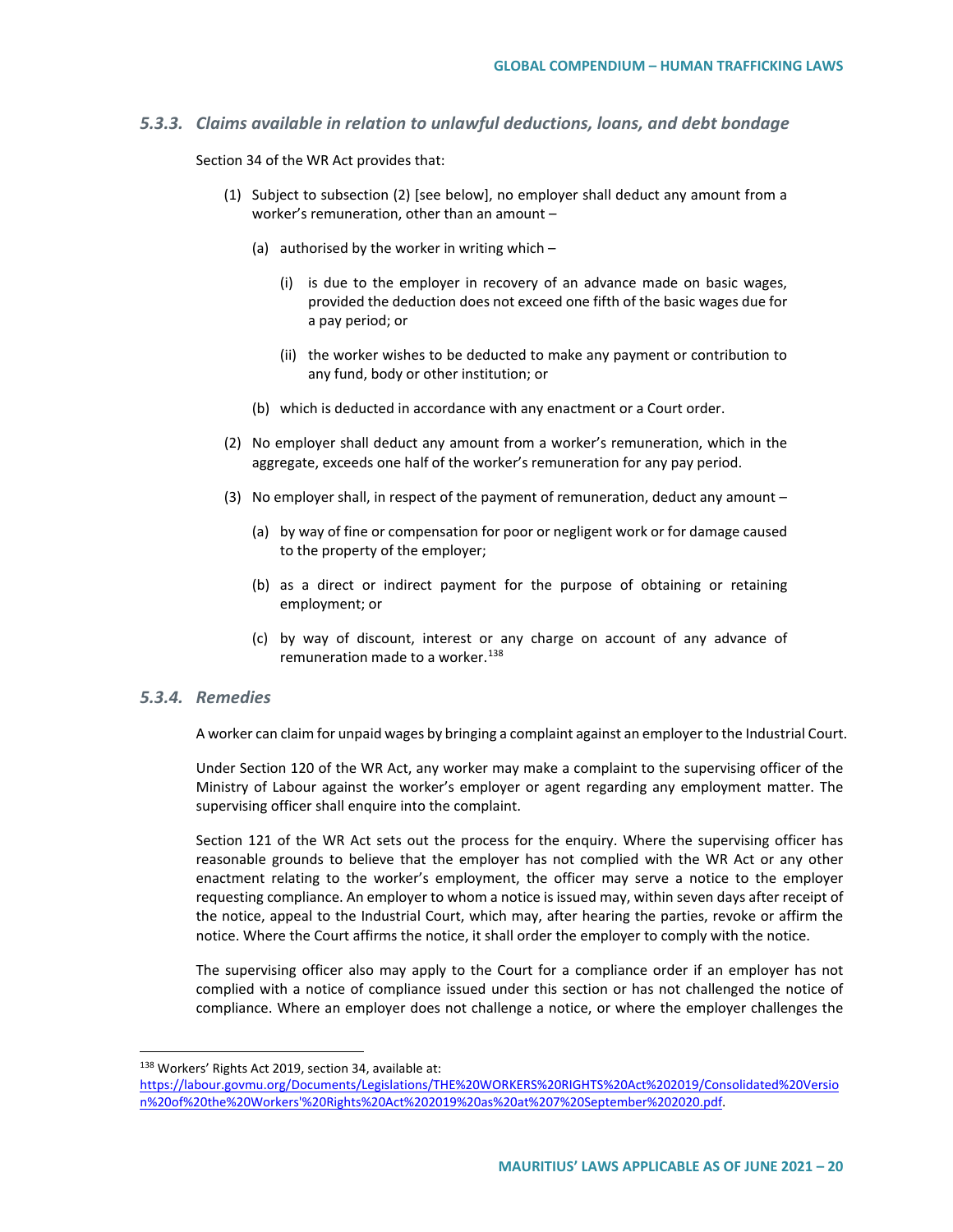notice and the Court affirms the notice, the employer must comply within 14 days of receiving the notice or the Court's decision.[139](#page-20-0)

An employer who fails to comply with a compliance notice by the specified date commits an offence. Any person who commits this offence is liable, on conviction, for a fine not exceeding MUR 25,000 and subject to imprisonment for a term not exceeding two years.<sup>[140](#page-20-1)</sup>

# **5.4. Rights to a Safe Workplace and Compensation Associated With Injuries or Illness**

#### *5.4.1. Occupational Safety and Health Act 2005*

Section 5 of the Occupational Safety and Health Act 2005 prescribes employers' general duties:

- (1) Every employer shall, so far as is reasonably practicable, ensure the safety, health and welfare at work of all his employees.
- (2) The employer shall, so far as is reasonably practicable, in particular
	- (a) (i) provide and maintain a working environment;
		- (ii) provide and maintain any plant or system of work;
		- (iii) maintain any place of work under his control, including the means of access to, or egress from it,

that is safe and without risks to health;

- (b) ensure that use, handling, storage or transport of articles or substances is safe and without risks to health;
- (c) provide and maintain adequate facilities and arrangements for the welfare at work of his employees;
- (d) provide information, instruction, training and supervision as is necessary to ensure the safety and health at work of his employees;
- (e) ensure that any person not in his employment is not exposed to any risk to the safety or health of his employees.<sup>[141](#page-20-2)</sup>

Section 15 provides that an employee may file a complaint against the employer with the Permanent Secretary of the Ministry if the employee considers that the employer's breach of, or inadequate measures taken under, the Occupational Safety and Health Act 2005 can adversely affect the employee's safety and health. "No civil or criminal action, or any form of disciplinary proceedings, shall

<span id="page-20-0"></span> <sup>139</sup> *Id*., sections 120 and 121.

<span id="page-20-1"></span><sup>140</sup> *Id*., section 123(2).

<span id="page-20-2"></span><sup>141</sup> Occupational Safety and Health Act 2005, section 5, available at: [https://labour.govmu.org/Documents/Legislations/osha%202005/act/1.%20OCCUPATIONAL%20SAFETY%20AND%20HEALT](https://labour.govmu.org/Documents/Legislations/osha%202005/act/1.%20OCCUPATIONAL%20SAFETY%20AND%20HEALTH%20ACT%202005%20-%20updated%20as%20at%202013%20(latest).pdf) [H%20ACT%202005%20-%20updated%20as%20at%202013%20\(latest\).pdf.](https://labour.govmu.org/Documents/Legislations/osha%202005/act/1.%20OCCUPATIONAL%20SAFETY%20AND%20HEALTH%20ACT%202005%20-%20updated%20as%20at%202013%20(latest).pdf)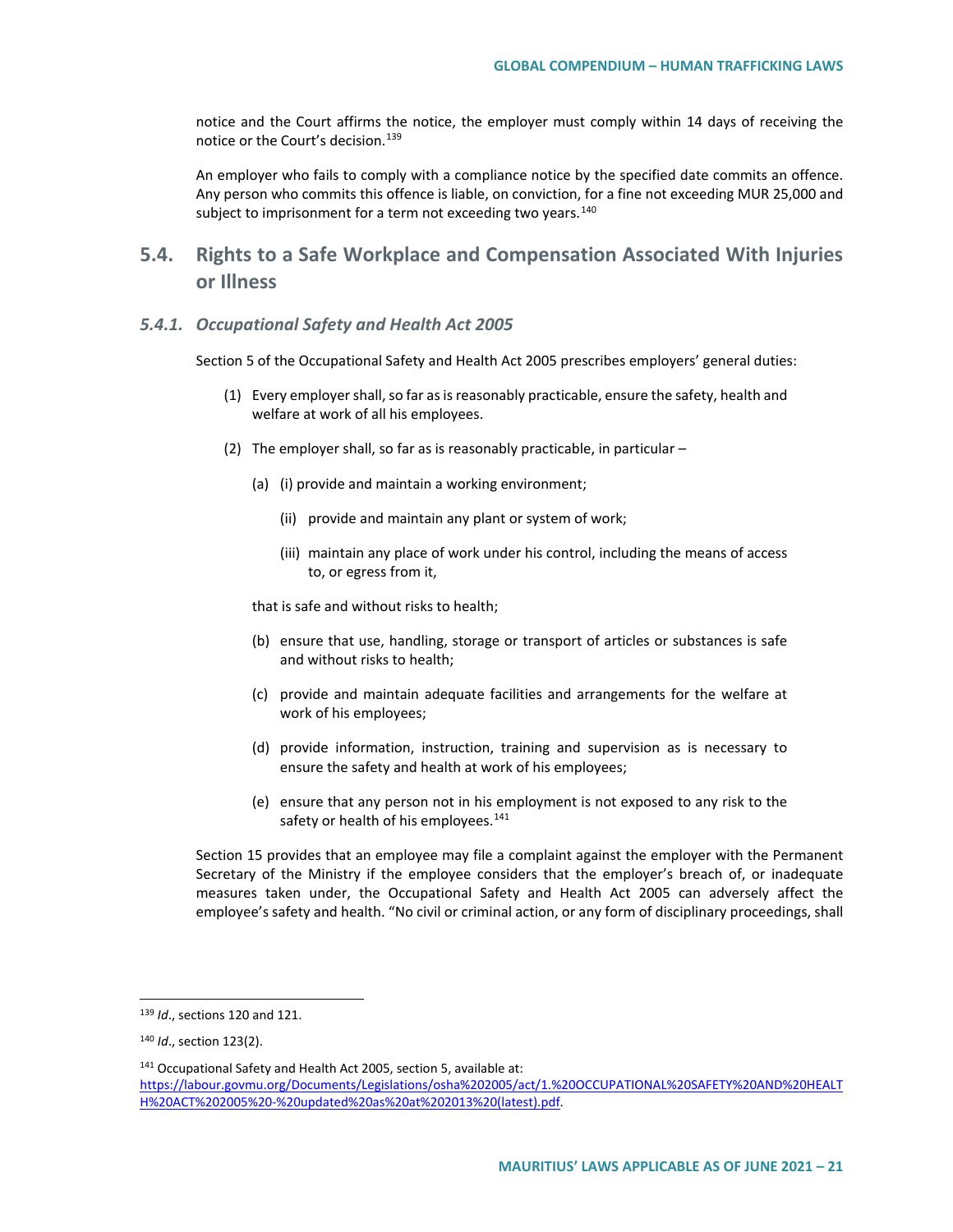lie against any employee as a result of a complaint made in good faith against his employer under this Act."[142](#page-21-0)

Section 94 of the Occupational Safety and Health Act 2005 makes any person who violates the Act liable for a fine not exceeding MUR 75,000 and subject to imprisonment for a term not exceeding one year.<sup>[143](#page-21-1)</sup>

#### *5.4.2. The Workmen's Compensation Act 1931*

The Workmen's Compensation Act 1931 requires an employer to pay specified compensation to a worker who suffers personal injury from an accident arising out of and in the course of the employment.<sup>[144](#page-21-2)</sup> But compensation may be disallowed when the injury results from the worker's serious and wilful misconduct, unless the injury results in death or disablement entailing 20% permanent incapacity or more.<sup>[145](#page-21-3)</sup> A worker who, in the course of employment, suffers personal injury as a result of acting in an emergency to rescue a person or protect property, or to avert or minimise damage is entitled to compensation, notwithstanding that the worker acted in contravention of any safety rules or recklessly.<sup>[146](#page-21-4)</sup>

Where (a) a certifying surgeon certifies that a worker is suffering from a prescribed disease that disables the worker from earning full wages at work; or (b) a worker died because of a prescribed disease caused by the nature of the worker's employment at any time within the 12 months before the disablement or death, then the worker or the worker's dependents shall be entitled to compensation under the Act.<sup>[147](#page-21-5)</sup>

The Act defines a worker in general as a person who has entered into or works under a contract of service or apprenticeship with an employer, whether by way of manual labour, clerical work, or otherwise, whether the contract is expressed or implied, is oral or in writing, and whether the remuneration is calculated by time or by work done.<sup>[148](#page-21-6)</sup>

A reference to a worker who has been injured includes, where the worker is dead, the worker's dependents, heirs, or other persons to whom, or for whose benefit, compensation may be payable under the Act.<sup>[149](#page-21-7)</sup>

Where the employer's and its agent's personal negligence or willful act causes an injury (i) nothing in the Workmen's Compensation Act 1931 shall affect the employer's civil liability; and (ii) the injured worker may claim for compensation under the Act or bring proceedings under the Code Civil Mauricien against the employer; but (ii) the employer shall not be liable to pay both compensation under the Workmen's Compensation Act 1931 and damages under the Code Civil Mauricien for the same incapacity or death.[150](#page-21-8)

<span id="page-21-2"></span><sup>144</sup> Workmen's Compensation Act 1931, sections 2 and 3, available at: [https://www.ilo.org/dyn/natlex/docs/MONOGRAPH/45330/135761/F-](https://www.ilo.org/dyn/natlex/docs/MONOGRAPH/45330/135761/F-1007340117/MUS45330%20Workmens%20Compensation%20Act%201931.pdf)[1007340117/MUS45330%20Workmens%20Compensation%20Act%201931.pdf.](https://www.ilo.org/dyn/natlex/docs/MONOGRAPH/45330/135761/F-1007340117/MUS45330%20Workmens%20Compensation%20Act%201931.pdf) 

- <span id="page-21-6"></span><sup>148</sup> *Id*., section 4.
- <span id="page-21-7"></span><sup>149</sup> *Id*., section 5(1).

<span id="page-21-0"></span> <sup>142</sup> *Id*., section 15.

<span id="page-21-1"></span><sup>143</sup> *Id*., section 94.

<span id="page-21-3"></span><sup>145</sup> *Id*., section 2(a).

<span id="page-21-4"></span><sup>146</sup> *Id*., section 2(b).

<span id="page-21-5"></span><sup>147</sup> *Id*., section 37.

<span id="page-21-8"></span><sup>150</sup> *Id*., section 22(1).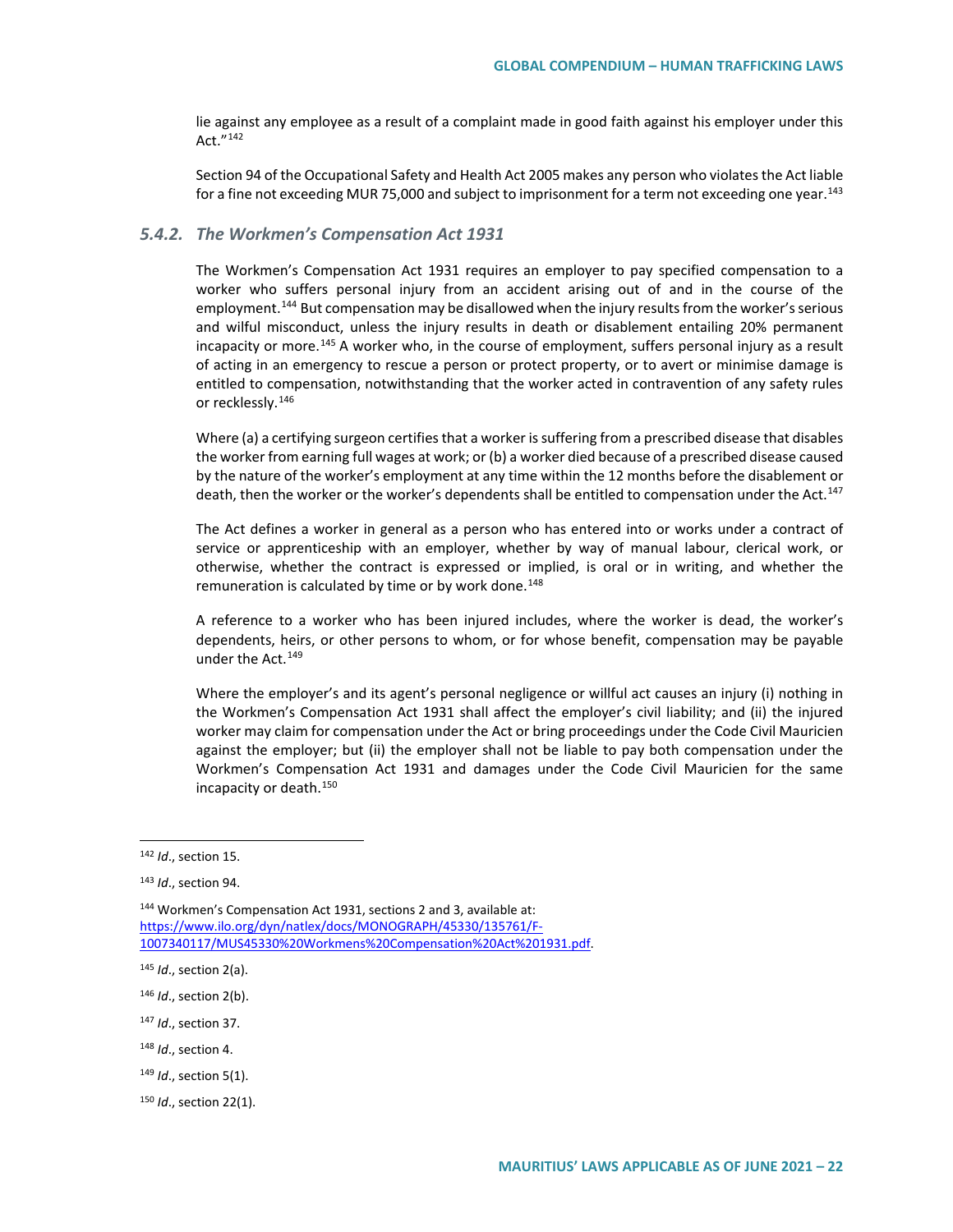# **5.5. Access to Justice and Practical Issues Associated With Enforcing Social Legislation**

Access to justice is difficult for victims. Enforcing legislation through prosecutions has progressed slowly, and more resources or funding are needed for enforcement.

Victims are often not aware of their rights, remedies, and protection available. They also do not have funding and assistance to make claims and seek protection.

Because there have not been many prosecutions for human trafficking, prosecution is not seen as a major deterrent.

The Child Development Unit of the Ministry of Gender Equality, Child Development, and Family Welfare, various units of the Police Force, and various NGOs, including the Halley Movement, assist victims with access to justice.

## **5.6. Interaction Between Employment Law and Migration**

### *5.6.1. Employment rights affected where employment is unlawful under migration law*

Claims under employment law for victims which fall within the worker definition in the WR Act are not expressly disqualified because of immigration status or breach of migration law.

Victims of forced labour or trafficking do not have immunity from criminal sanctions under the Immigration Act 1970.<sup>[151](#page-22-0)</sup> However, the 2009 Act allows the Minister for Home Affairs to issue a visitor's permit, subject to prescribed conditions, to a victim of trafficking who (a) is present in Mauritius; (b) has agreed to cooperate with investigating officers and prosecuting authorities in the investigation and prosecution of a case of trafficking; and (c) is placed in the care of a Centre or of any other authorised person, organisation, or institution.<sup>[152](#page-22-1)</sup> The Minister may extend a visitor's permit on humanitarian grounds, taking into account the likelihood that the permit holder may be harmed, killed, or trafficked again if returned to the victim's country of origin or the country from which the victim has been trafficked.<sup>[153](#page-22-2)</sup>

No victim of trafficking, who is a non-citizen, may, unless the victim agrees, be returned to the victim's country of origin or the country from which the victim has been trafficked without due consideration of (i) the victim's safety during the repatriation process; (ii) the victim's safety in the country to which the victim is to be returned; and (iii) the possibility that the victim may be harmed, killed, or trafficked again.[154](#page-22-3)

#### *5.6.2. Rights/remedies available under applicable migration law and regulations*

Refer to Section 5.6.1.

<span id="page-22-0"></span><sup>151</sup> Immigration Act 1970, available at: [https://www.ilo.org/dyn/natlex/docs/ELECTRONIC/68664/110139/F943544104/MUS68664.pdf.](https://www.ilo.org/dyn/natlex/docs/ELECTRONIC/68664/110139/F943544104/MUS68664.pdf) 

<span id="page-22-1"></span><sup>&</sup>lt;sup>152</sup> Combatting of Trafficking in Persons Act 2009, section 7(1), available at: [http://www.ilo.org/dyn/natlex/docs/ELECTRONIC/81532/88610/F640081770/MUS81532.pdf.](http://www.ilo.org/dyn/natlex/docs/ELECTRONIC/81532/88610/F640081770/MUS81532.pdf)

<span id="page-22-2"></span><sup>153</sup> *Id*., section 7(3).

<span id="page-22-3"></span><sup>154</sup> *Id*., section 8(1).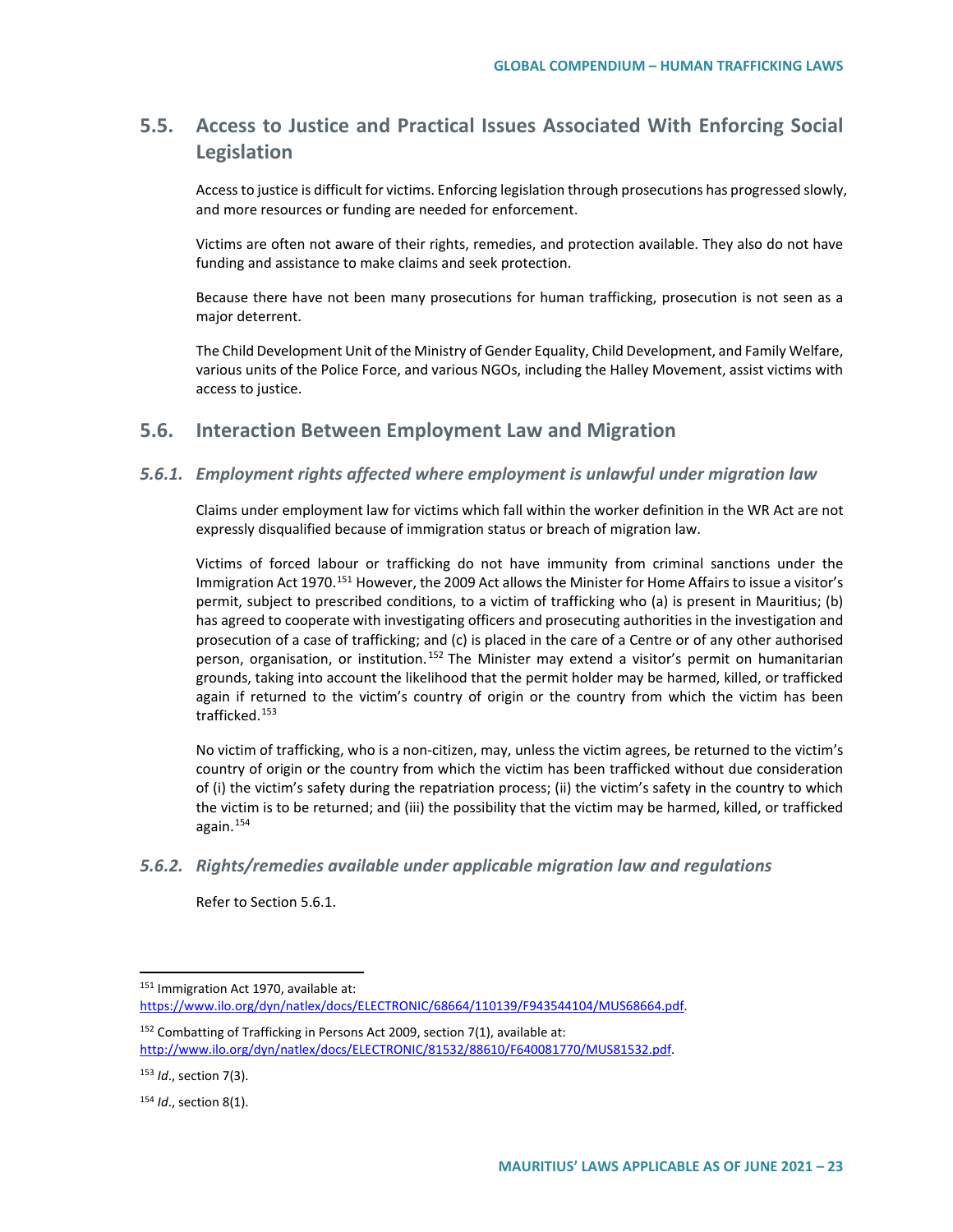# **5.7. Employment Laws and Child Labor**

Section 8 of the WR Act provides that no person shall employ a child (a person under the age of 16 years) for employment or work in any occupation.<sup>[155](#page-23-0)</sup> This prohibition does not apply to a child who, during school holidays or outside school hours, remains at the place of work of the child's parent or assists a parent in a family business in a light job that is not harmful to the child's health or development or prevents the child's participation in a vocational orientation or training programme.<sup>[156](#page-23-1)</sup>

A person who contravenes section 8 of the WR Act commits an offence and shall, on conviction, be liable for a fine not exceeding MUR 25,000 and subject to imprisonment for a term not exceeding two years.[157](#page-23-2)

Section 9 of the WR Act provides that no person shall employ, or continue to employ, a young person (a person aged 16 to 18 years) (a) in work which, by its nature, or the circumstances in which it is carried out, is likely to jeopardise the young person's health, safety, or physical, mental, moral, or social development; or (b) after being notified in writing by the supervising officer that the kind of work for which the young person is employed is unsuitable or is likely to interfere with the young person's education.[158](#page-23-3)

As reported in the TIP Report, child labour is common in Mauritius.<sup>[159](#page-23-4)</sup>

# **6. GOVERNMENT PROCUREMENT RULES**

The Public Procurement Act 2006 regulates Mauritian government procurement, subject to various exemptions.<sup>[160](#page-23-5)</sup>

The Act does not require any bidder to covenant that its business does not use trafficked workers, that it does not use goods made by trafficked workers, or that it does not otherwise act in violation of people-trafficking laws.

That Act defines procurement as the acquisition by a public body, by purchase, lease, or any other contractual means, of goods, work, consultancy, or other services.<sup>[161](#page-23-6)</sup>

The Public Procurement Act 2006 establishes a Central Procurement Board, which must approve public bodies' awards of major procurement contracts.<sup>162</sup> Major contracts are for values above prescribed amounts for various public bodies in the range mainly of MUR 50 or 100 million.<sup>[163](#page-23-8)</sup>

<span id="page-23-5"></span><sup>160</sup> Public Procurement Act 2006, available at: [https://mof.govmu.org/Documents/Legislations/Other%20acts/Public%20Procurement%20Act%202006.pdf.](https://mof.govmu.org/Documents/Legislations/Other%20acts/Public%20Procurement%20Act%202006.pdf)

<span id="page-23-6"></span><sup>161</sup> *Id*., section 2.

<span id="page-23-7"></span><sup>162</sup> *Id*., Part III.

<span id="page-23-0"></span> <sup>155</sup> Workers' Rights Act 2019, section 8(1), available at:

[https://labour.govmu.org/Documents/Legislations/THE%20WORKERS%20RIGHTS%20Act%202019/Consolidated%20Versio](https://labour.govmu.org/Documents/Legislations/THE%20WORKERS%20RIGHTS%20Act%202019/Consolidated%20Version%20of%20the%20Workers) [n%20of%20the%20Workers'%20Rights%20Act%202019%20as%20at%207%20September%202020.pdf.](https://labour.govmu.org/Documents/Legislations/THE%20WORKERS%20RIGHTS%20Act%202019/Consolidated%20Version%20of%20the%20Workers)

<span id="page-23-1"></span><sup>156</sup> *Id*., section 8(2).

<span id="page-23-2"></span><sup>157</sup> *Id*., section 123(2).

<span id="page-23-3"></span><sup>158</sup> *Id*., sections 2 and 9.

<span id="page-23-4"></span><sup>159</sup> U.S. Dep't of State, Trafficking in Persons Report 389 (2021), available at[: https://www.hsdl.org/?abstract&did=855864.](https://www.hsdl.org/?abstract&did=855864)

<span id="page-23-8"></span><sup>163</sup> *Id*., First Schedule.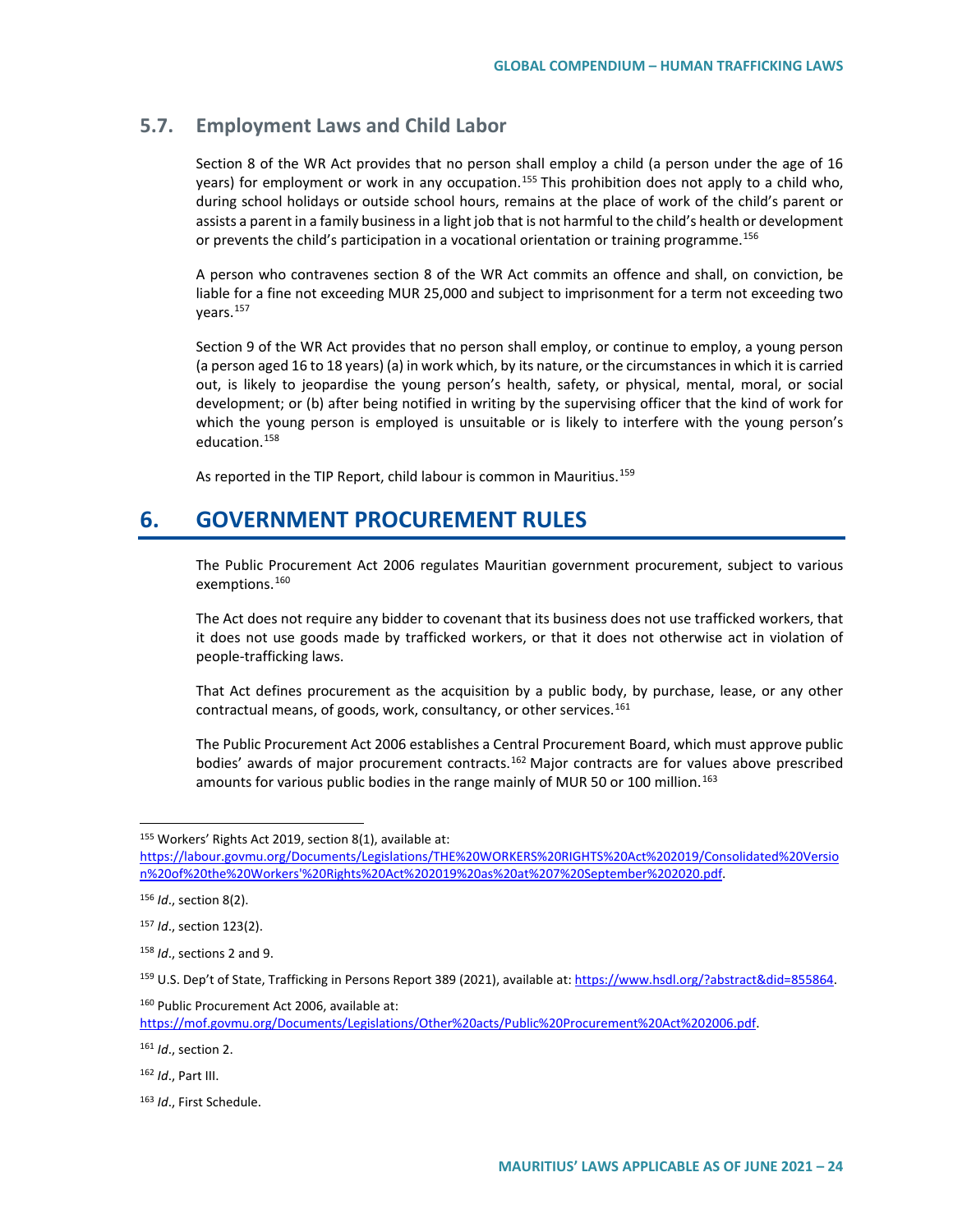The Board must authorise the public body to call for bids or use another appropriate procurement method.  $164$  The Board must approve the award of every major contract.  $165$  No public body may advertise, invite, solicit, or call for bids in respect of a major contract unless authorised by the Board; or award a major contract unless the Board has approved the award.<sup>[166](#page-24-2)</sup> No person may sign a major contract with a public body unless the Board has approved the award.<sup>[167](#page-24-3)</sup>

The Board shall strive to achieve the highest standards of transparency and equity in performing its duties, taking into account (a) the evaluation criteria and methodology disclosed in the bidding documents; (b) the qualification criteria and methodology disclosed in the bidding documents; (c) equal opportunity to all bidders; (d) fair treatment to all parties; (e) the need to obtain the best value for money in terms of price, quality, and delivery, while meeting the set specifications; and (f) transparent process and decisions.[168](#page-24-4)

The procurement methods available to a public body are (i) open advertised bidding; (ii) restricted bidding; (iii) request for sealed quotations; (iv) direct procurement; (v) community or end-user participation; or (vi) departmental execution. <sup>[169](#page-24-5)</sup> The Public Procurement Act 2006 sets out the circumstances when a public body should use each method.<sup>[170](#page-24-6)</sup> Open advertised bidding shall provide equal access to all eligible and qualified bidders without discrimination.<sup>[171](#page-24-7)</sup>

A public body must award a procurement contract to the bidder who submitted the lowest evaluated substantially responsive bid that meets the qualification criteria specified in the prequalification or bidding documents.[172](#page-24-8)

Unsatisfied bidders can challenge an award by notice to the chief executive officer of the public body and then to the Independent Review Panel.<sup>[173](#page-24-9)</sup>

A public body may exclude a bidder (i) whose performance in a previous public contract was deficient; or (ii) who has failed to deliver goods, work, or services satisfactorily, and has caused prejudice to the public body with regard to contractual requirements, notwithstanding that the bidder is not disqualified.[174](#page-24-10)

The Director may suspend, debar, or disqualify a potential bidder or supplier from participation in procurement for up to five years on various grounds including:

(1) misconduct relating to the submission of bids, including corruption, price fixing, a pattern of under-pricing bids, breach of confidentiality, misconduct relating to

<span id="page-24-3"></span><sup>167</sup> *Id*., section 14(5).

- <span id="page-24-5"></span><sup>169</sup> *Id*., section 15(1)(a).
- <span id="page-24-6"></span><sup>170</sup> *Id*., Part IV.
- <span id="page-24-7"></span><sup>171</sup> *Id*., section 15(2)(a).
- <span id="page-24-8"></span><sup>172</sup> *Id*., section 40(1).
- <span id="page-24-9"></span><sup>173</sup> *Id*., section 43.

<span id="page-24-0"></span> <sup>164</sup> *Id*., section 14(2).

<span id="page-24-1"></span><sup>165</sup> *Id*., section 14(3).

<span id="page-24-2"></span><sup>166</sup> *Id*., section 14(4).

<span id="page-24-4"></span><sup>168</sup> *Id*., section 11(2).

<span id="page-24-10"></span><sup>174</sup> *Id*., section 35(1A).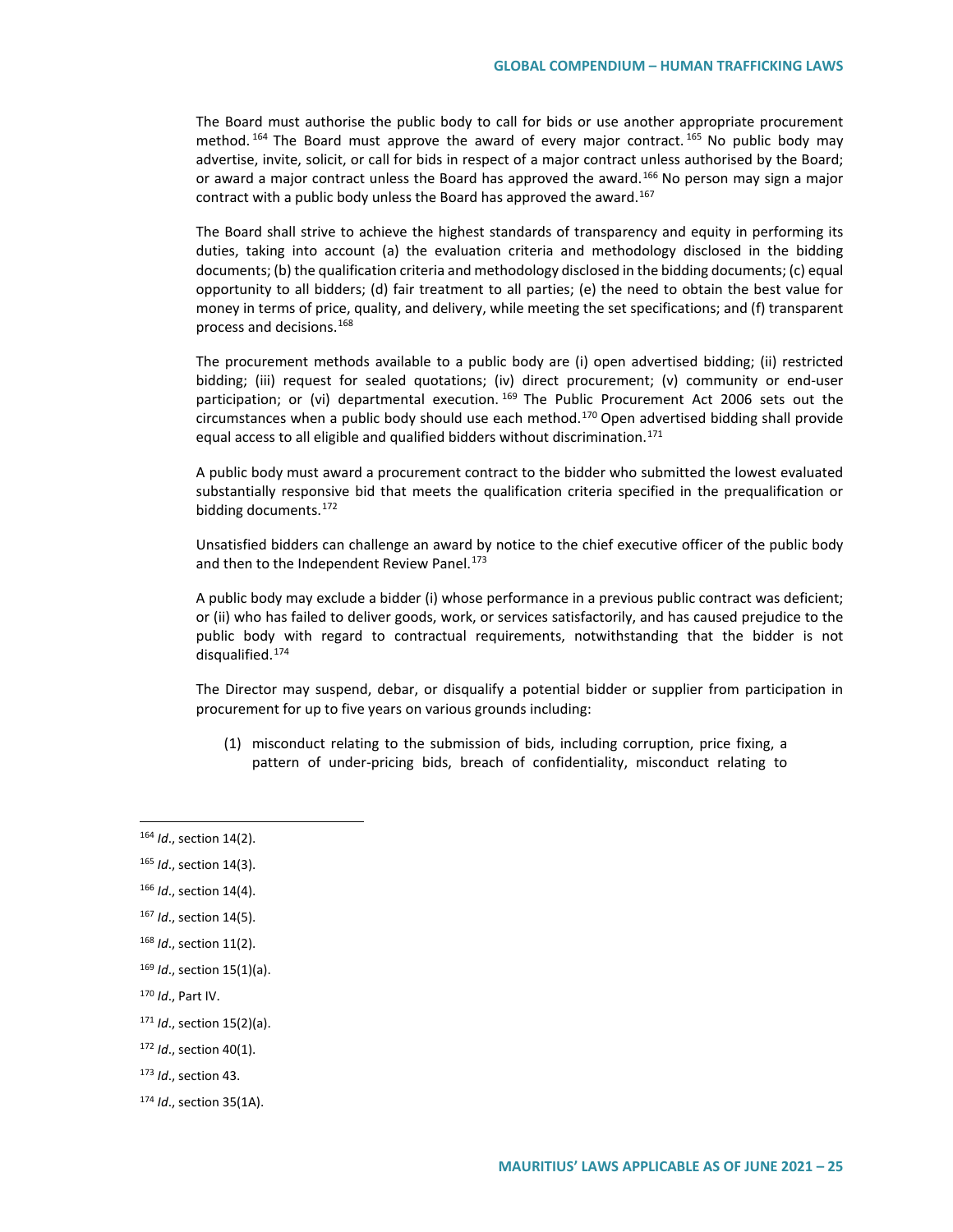execution of procurement contracts, or any other misconduct relating to the responsibilities of the bidder or supplier;

- (2) conviction for an offence relating to obtaining or attempting to obtain a procurement contract;
- (3) conviction for an offence related to dishonesty or fraud in a professional activity;
- (4) repeated failure, in the performance of one or more contracts by the supplier, contractor, or consultant, to comply with the terms and conditions of the contract or the specifications; or
- (5) committing a material breach of contract.<sup>[175](#page-25-0)</sup>

# **7. RESTITUTION AND VICTIM COMPENSATION**

Section 16 of the 2009 Act provides that the Court before which a person is convicted of an offence under section 11 may, in addition to any penalty which it may impose for the offence, order the convicted person to pay appropriate compensation to a victim of the offence for: (a) damage to, or loss or destruction of, property, including money; (b) physical, psychological, or other injury; or (c) loss of income or support resulting from the commission of the offence. The maximum compensation award is MUR 500,000.

The Court shall determine the timing and method for paying compensation and consider the offender's means when assessing compensation. The Court also may suspend the offender's sentence on the condition that the offender pay appropriate compensation to the victim of the offence.

Where the victim's amount of damage, injury, or loss exceeds the Court's award of compensation, the victim may recover the excess through a civil lawsuit.

The Court, in its discretion, may enforce its order to pay compensation (a) by allowing the person to pay compensation on such conditions and in such instalments at the intervals it deems fit; and (b) where the amount expected to be recovered will be sufficient to cover, in addition to the amount of compensation, the costs and expenses involved, by attachment and sale of any property belonging to the person.<sup>[176](#page-25-1)</sup>

Section 18 of the 2009 Act provides that "[w]here a Court has ordered a person to pay compensation and suspended a sentence pursuant to section 16(5) and the compensation is not paid in full or recovered in full, the Court which made the order may – (a) summon the person to appear before it; or (b) issue a warrant directing that the person be arrested and brought before the Court."<sup>[177](#page-25-2)</sup> Unless the amount of compensation due is paid or recovered forthwith, the Court may reimpose the suspended sentence or impose a lesser sentence as the Court thinks fit, taking into account the amount of compensation already paid or recovered.[178](#page-25-3)

Section 4 of the 2009 Act provides for trafficked Victims Centres to be established to provide temporary accommodation suited for the needs of trafficking victims with an investigation officer to be in charge

<span id="page-25-0"></span> <sup>175</sup> *Id*., section 53(1).

<span id="page-25-1"></span><sup>176</sup> Combatting of Trafficking in Persons Act 2009, section 16, available at: [http://www.ilo.org/dyn/natlex/docs/ELECTRONIC/81532/88610/F640081770/MUS81532.pdf.](http://www.ilo.org/dyn/natlex/docs/ELECTRONIC/81532/88610/F640081770/MUS81532.pdf)

<span id="page-25-2"></span><sup>177</sup> *Id*., section 18(1).

<span id="page-25-3"></span><sup>178</sup> *Id*., section 18(2).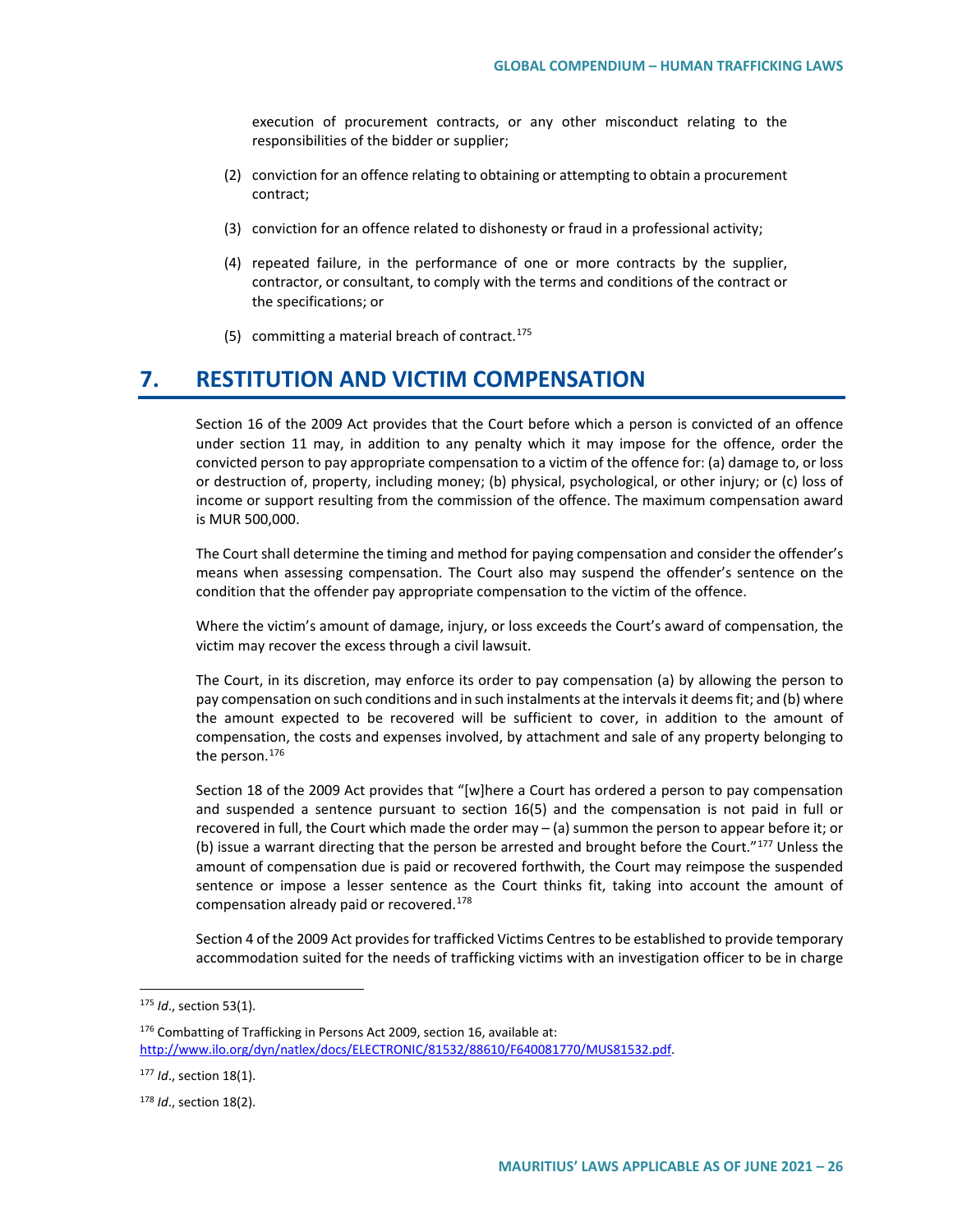of each Centre. Every Centre is required to secure its residents' safety against any risk of retaliation; to provide counselling and rehabilitation services; to facilitate the integration of its residents into their families; and to provide, where necessary, reception, care, and other facilities for children who are in the care and custody of residents. Each Centre also may offer facilities aimed at providing education, skills development, and training.

The officer in charge of a Centre shall assess and determine the risks to the safety of the resident and of any child in the resident's care and custody; and the resident's immediate and long term needs. On the application of an investigating officer, a Judge in Chambers may order that a Centre admit an adult for such period as the Court may determine.<sup>[179](#page-26-0)</sup>

However, the 2009 Act does not establish any funds or schemes for victim assistance and compensation other than the establishment of Centres.

# **8. MAURITIUS' MULTIDISCIPLINARY/INTERAGENCY COOPERATION APPROACH**

A number of government agencies in Mauritius cooperate to combat human trafficking:

- The National Human Rights Commission, which the Protection of Human Rights Act 1998 established, is obliged, amongst other things, to promote and protect human rights, provide reports on the national situation with regard to human rights, contribute to reports to satisfy Mauritius' international treaty obligations, and, through its Human Rights Division, to enquire into any written complaints alleging violations of human rights.<sup>[180](#page-26-1)</sup>
- The Human Rights Division operating under the Ministry of Foreign Affairs, Regional Integration and International Trade is responsible for State obligations to report on human rights.
- The Inter-Ministerial Committee on Trafficking in Persons, chaired by the Attorney General's office, was established to coordinate interagency policies to combat trafficking, but it has not been active since 2019.<sup>[181](#page-26-2)</sup>
- The National Steering Committee on Trafficking in Persons, a working-level technical committee under the Inter-Ministerial Committee, is designated to drive daily operations on anti-trafficking efforts.[182](#page-26-3)
- The Child Development Unit of the Ministry of Gender Equality, Child Development, and Family Welfare investigates child sexual abuse and child trafficking cases. It assists with statements, medical examinations, interviews, doctors' reports, and sharing information with police. It also refers child-trafficking victims for assistance.
- The Child Services Coordinating Panel, which the Children's Act 2020 establishes when it comes into force,<sup>[183](#page-26-4)</sup> will be responsible for the coordination of the implementation of the Children's Act

<span id="page-26-1"></span>180 Protection of Human Rights Act 1998, available at: [http://www.ilo.org/dyn/natlex/docs/ELECTRONIC/69100/67757/F21666391/MUS69100.pdf.](http://www.ilo.org/dyn/natlex/docs/ELECTRONIC/69100/67757/F21666391/MUS69100.pdf)

<span id="page-26-0"></span> <sup>179</sup> *Id*., section 4.

<span id="page-26-2"></span><sup>181</sup> U.S. Dep't of State, Trafficking in Persons Report 386 (2021), available at[: https://www.hsdl.org/?abstract&did=855864.](https://www.hsdl.org/?abstract&did=855864)

<span id="page-26-3"></span><sup>182</sup> *Id*. at 387.

<span id="page-26-4"></span><sup>183</sup> Children's Act 2020, Part II, Sub-Part B, available at: [https://mauritiusassembly.govmu.org/Documents/Acts/2020/act132020.pdf.](https://mauritiusassembly.govmu.org/Documents/Acts/2020/act132020.pdf)